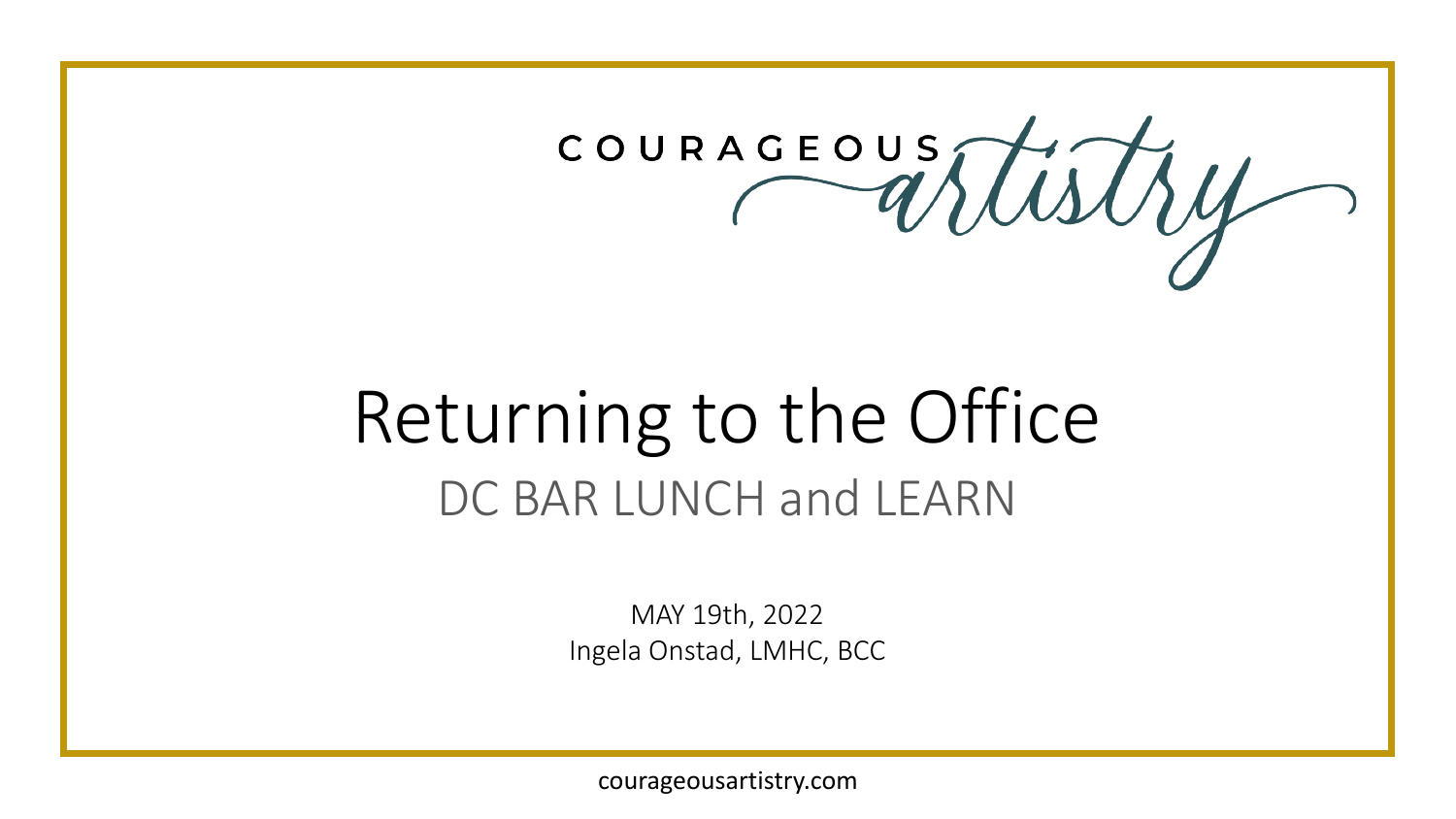#### About Me

Ingela Onstad, MM, MA, LMHC, BCC Professional classical singer and former voice teacher Licensed Mental Health Counselor in NM Board-Certified Coach High Performance Coach for Professionals in the Public Eye

Works with attorneys and other professionals who have a presentational aspect to their work

Why "Courageous Artistry"?



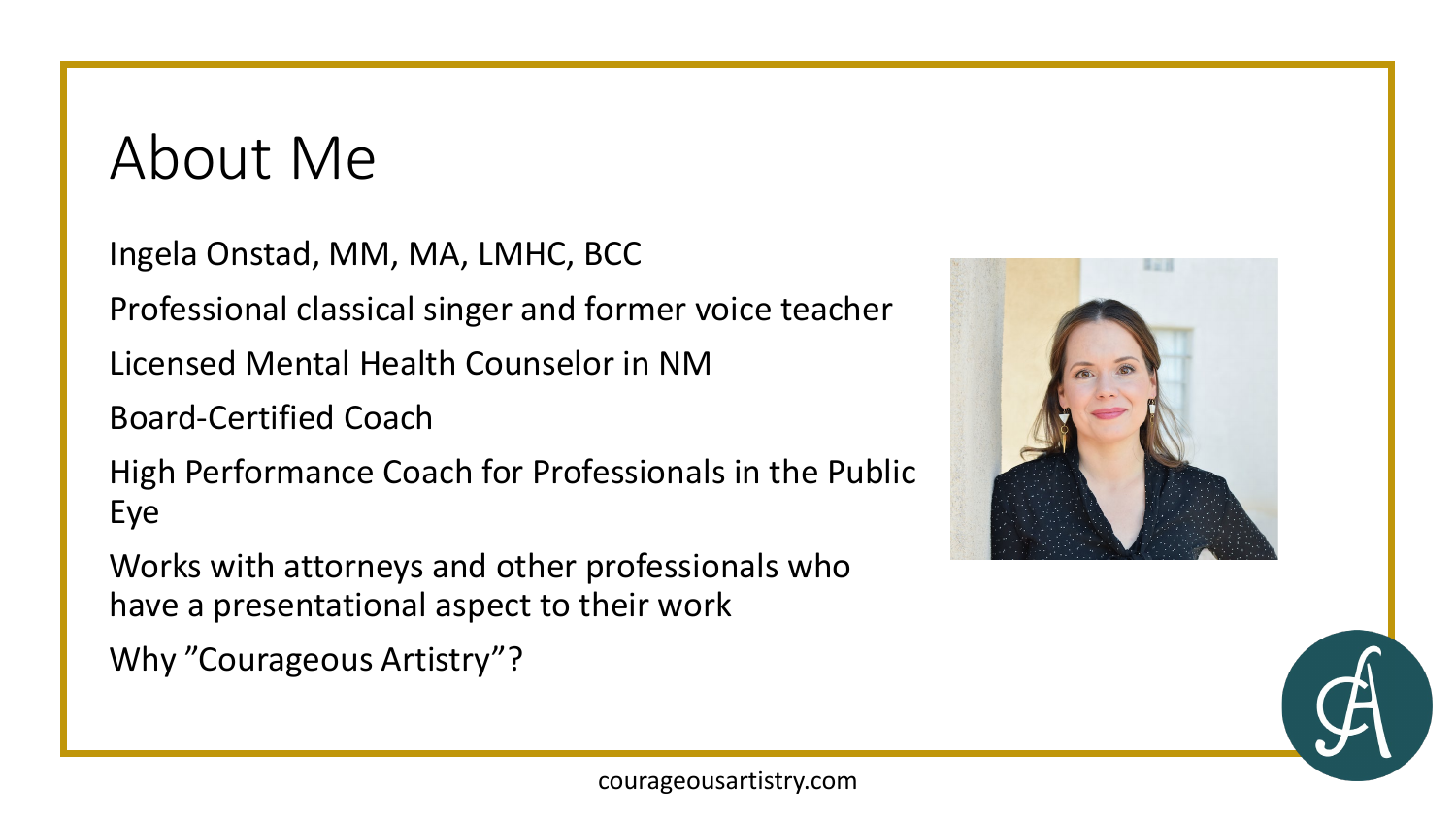Goals For Today

Mental Health Statistics

Challenges of Returning to the Office

Benefits of Returning to the Office



4 Steps: Self-Care, Anxiety Management, Boundaries, Seeking Help Time for Q&A

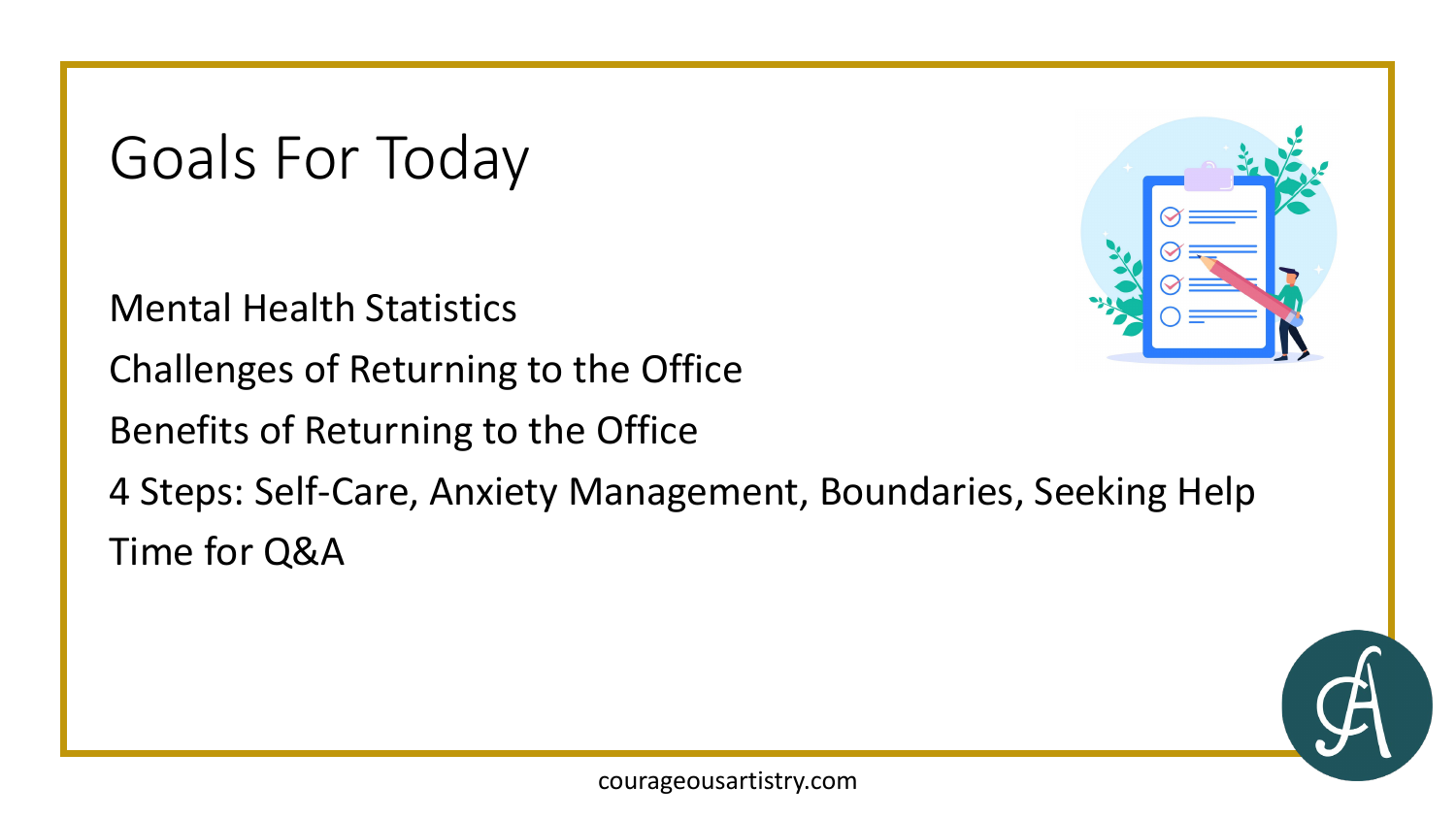#### Current Stats on Depression and Anxiety

"Rates of anxiety and depression among U.S. adults were about 4 times higher between April 2020 and August 2021 than they were in 2019. Some of the sharpest increases were among males, Asian Americans, young adults, and parents with children in the home, according to Centers for Disease Control and Prevention data."

https://www.cdc.gov/nchs/covid19/pulse/mental-health.htm

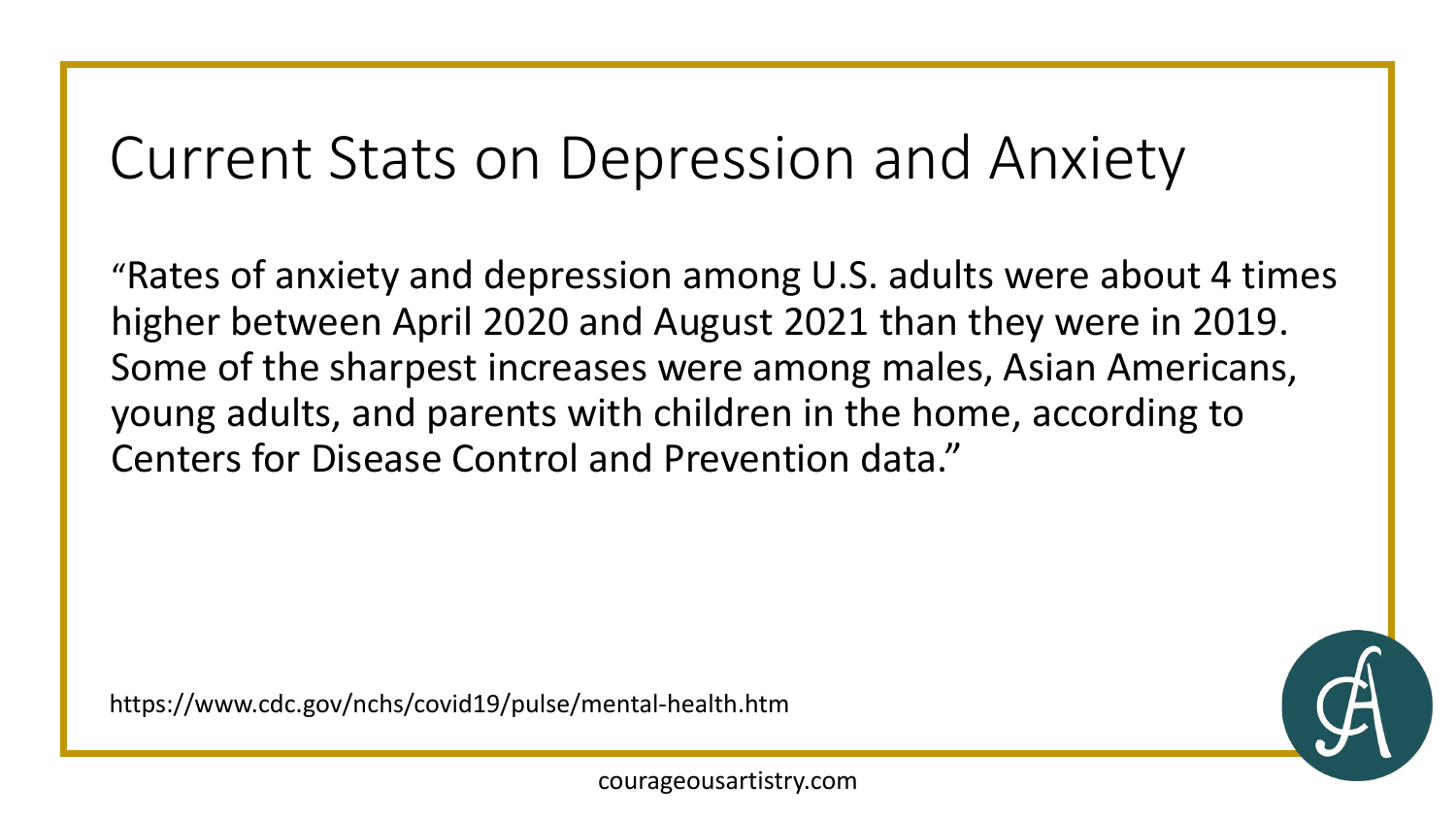#### ANXIETY

 $7.4\% - 8.6\%$ 

Range of average monthly percentages of U.S. adults reporting symptoms of anxiety, January–December 2019 <sup>1</sup>

28.2% – 37.2%

Range of average submonthly percentages of U.S. adults reporting symptoms of anxiety, April 2020-August 2021<sup>2</sup>

1. https://www.cdc.gov/nchs/data/nhis/mental-health-monthly-508.pdf.

2.https://www.cdc.gov/nchs/covid19/pulse/mental-health.htm

courageousartistry.com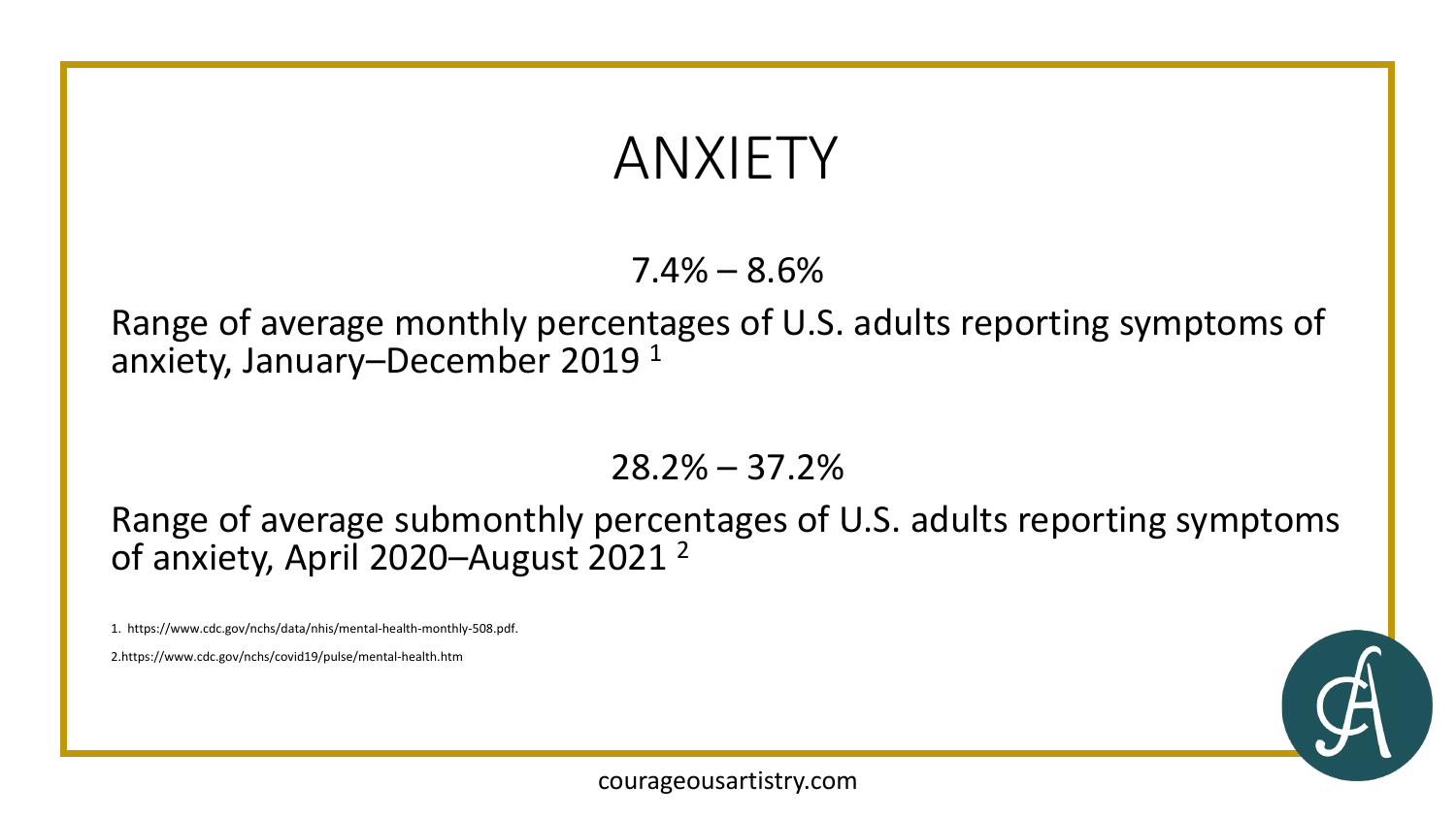#### DEPRESSION

 $5.9\% - 7.5\%$ 

Range of average monthly percentages of U.S. adults reporting symptoms of depression, January–December 2019 <sup>1</sup>

 $20.2\% - 31.1\%$ 

Range of average submonthly percentages of U.S. adults reporting symptoms of depression, April 2020–August 2021<sup>2</sup>

1. https://www.cdc.gov/nchs/data/nhis/mental-health-monthly-508.pdf.

2. https://www.cdc.gov/nchs/covid19/pulse/mental-health.htm

courageousartistry.com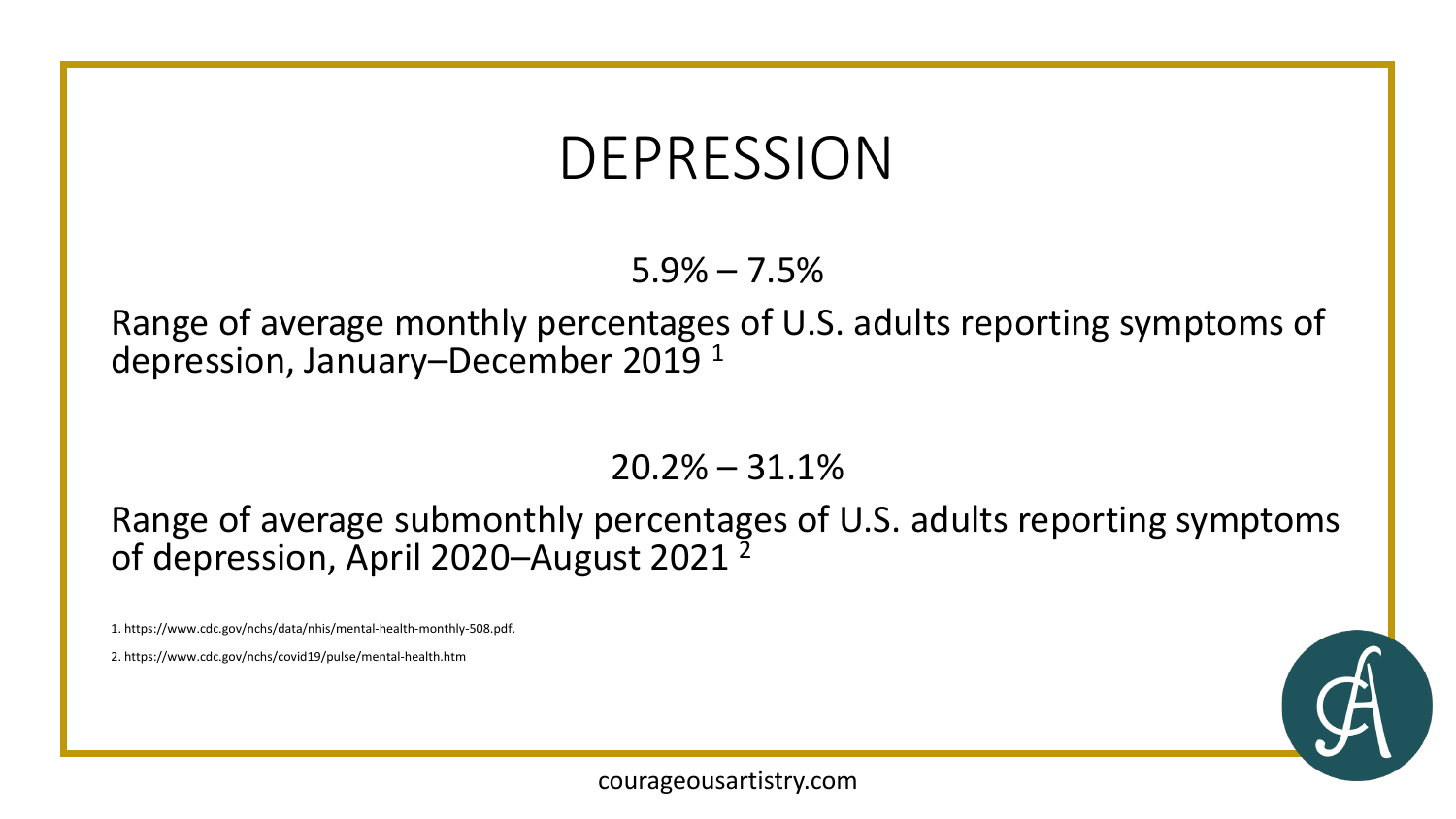## The Challenges of Returning to the Office

Write some of your concerns about returning to the office in the chat box .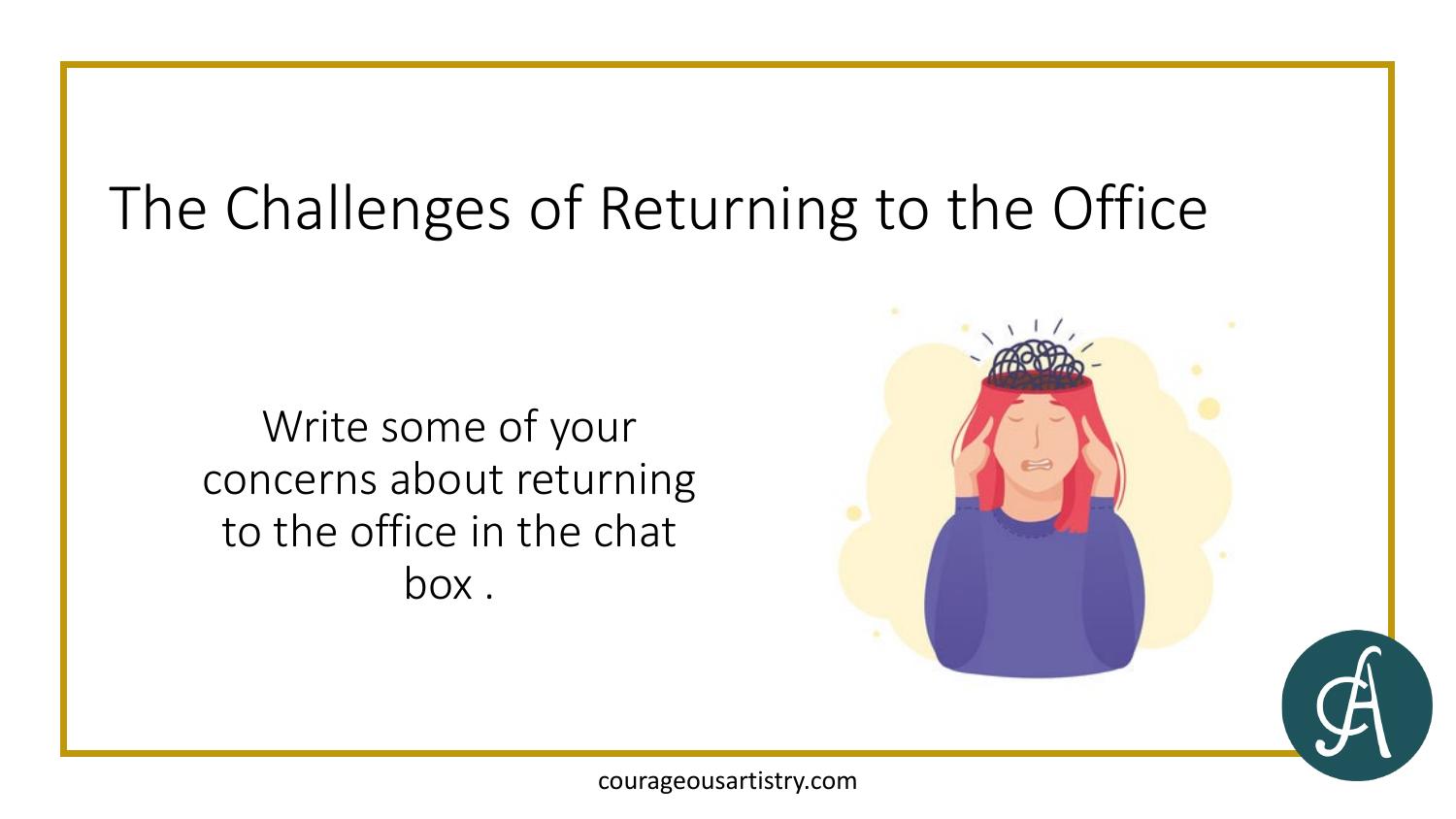## A Multitude of Challenges

Social

Emotional/Mental

Physical

Situational

Financial

Familial



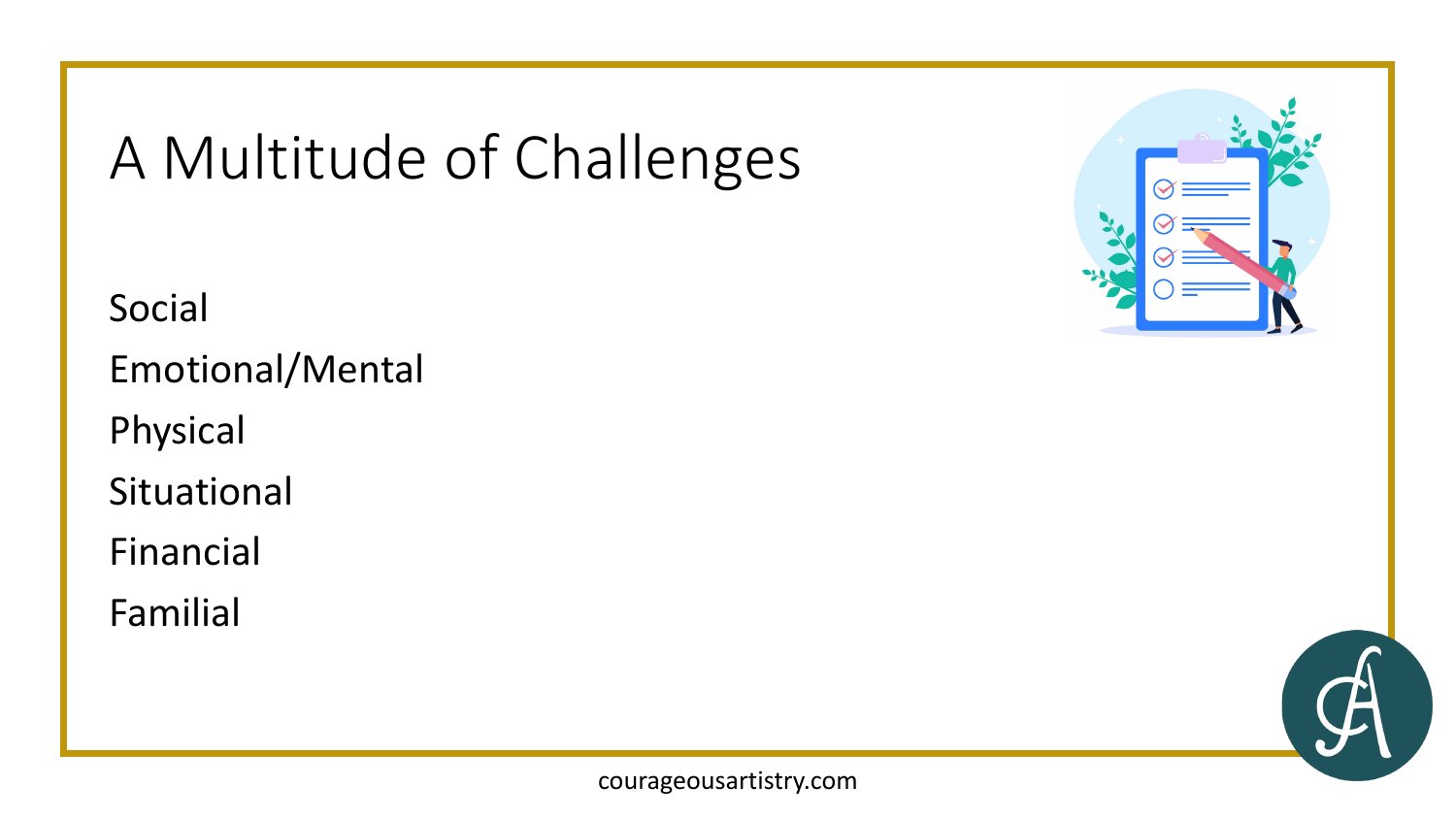## Social Challenges



- Workplace relationships may have changed or shifted
- We may have co-workers we have not met in person
- Boundaries
- Dealing with issues that were ignored during WFH
- Interpersonal drama/challenges
- Disagreements/different levels of comfort and safety with protocols
- Managing other employees: worries about productivity, motivation, wellbeing
- Social anxiety
- Social pressure to be more "productive"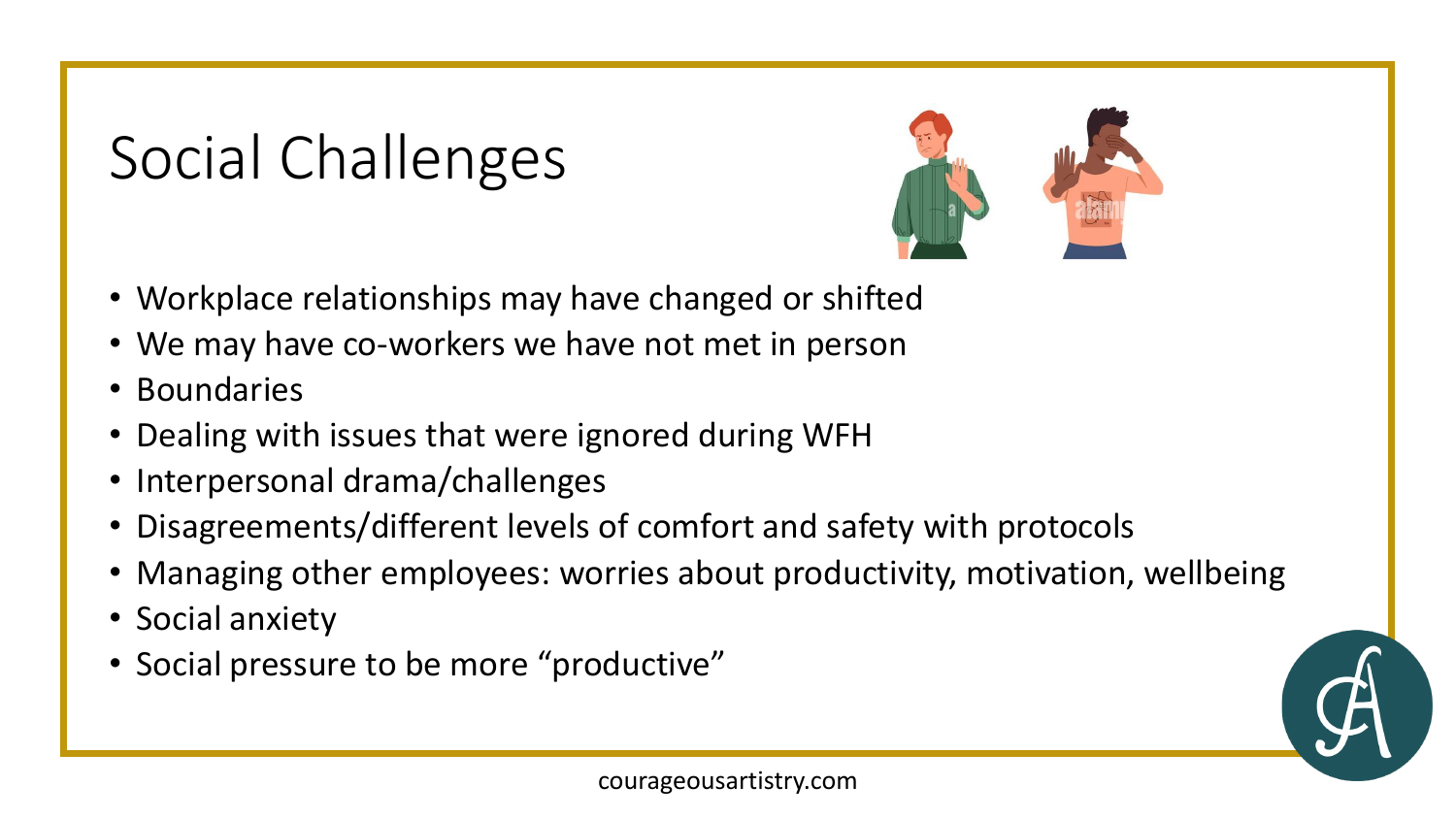## Social Challenges: Boundaries

While WFH, we may not have had to:

-maintain awareness of our boundaries

-communicate our boundaries to people

-pay attention to the shifting nature of boundaries (i.e., what we once found tolerable may no longer be tolerable)

-or we may have had poorer boundaries between work and home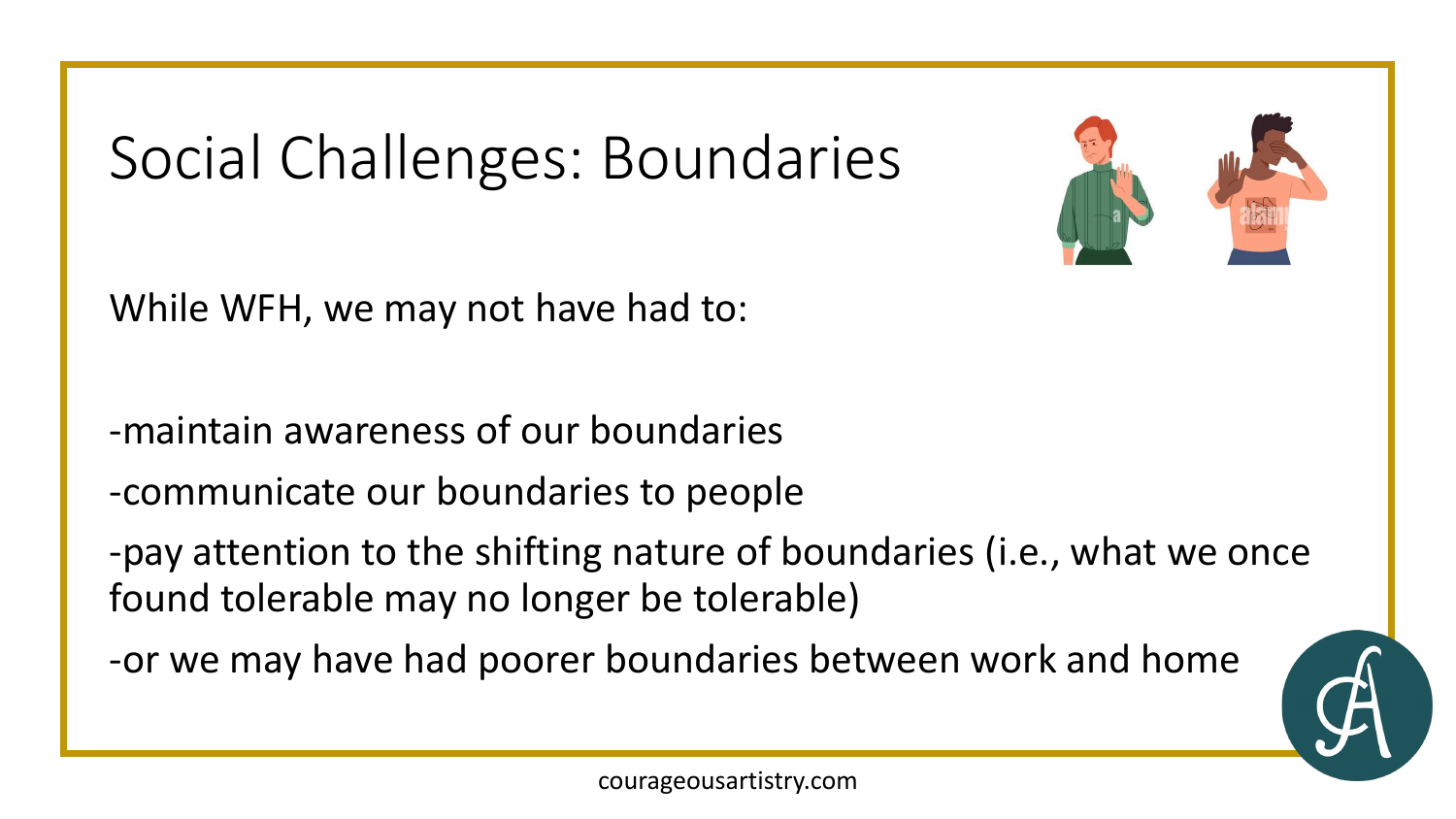## Emotional/Mental Challenges

- We may feel:
	- Anxious
	- Overwhelmed
	- Afraid
	- Angry
	- Sad
- We may be suffering from:
	- New or increased mental health struggles
	- New or increased substance use struggles
	- Other mental health concerns
	- Burnout from work and life stressors
	- Impact of social/political/cultural/environmental issues that happened concurrently with the pandemic
- Our Scope of Control is larger at home than in the Office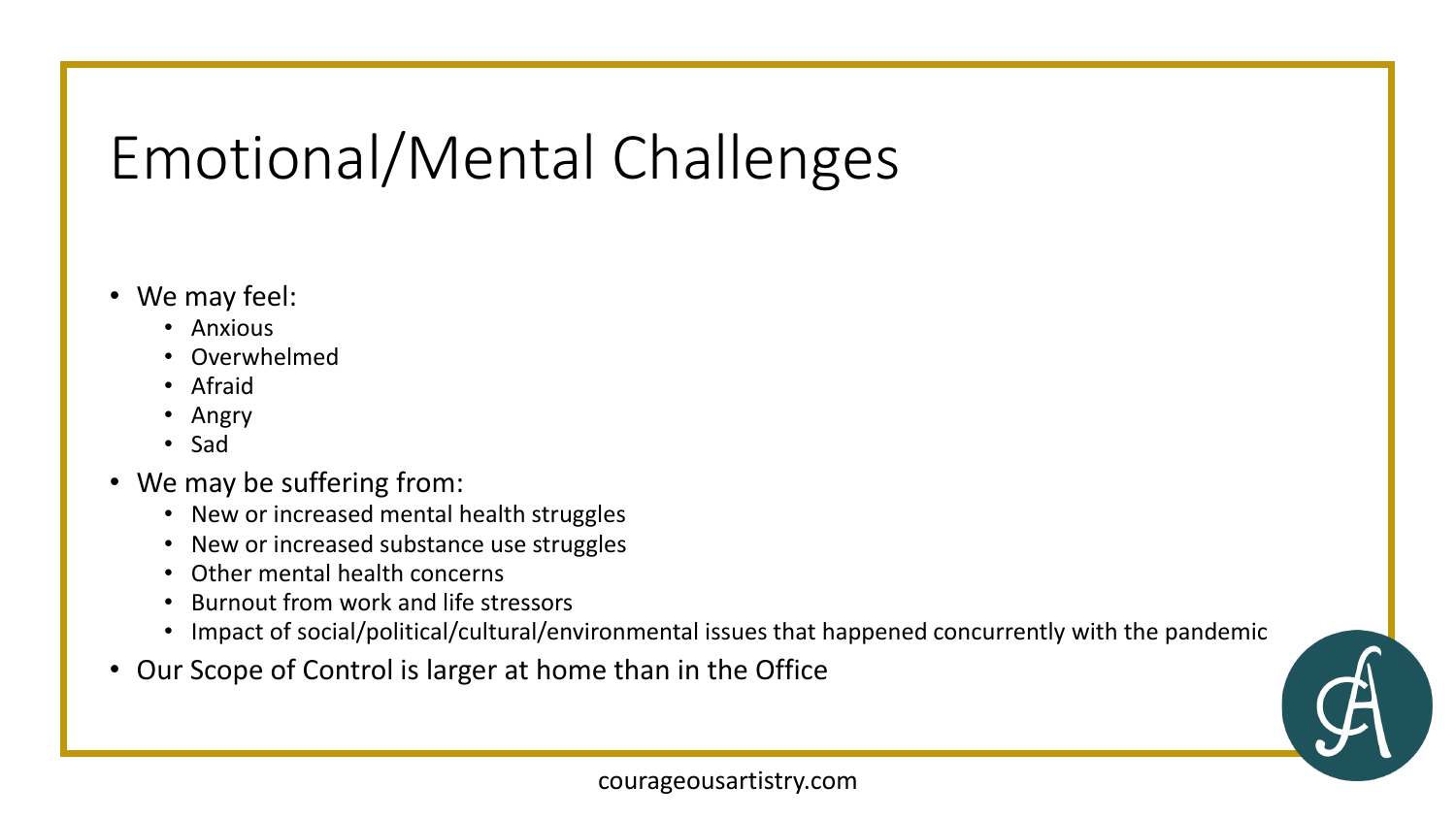# Physical Health Challenges

- Fatigue
- Low energy
- Concerns about virus exposure
- Long Covid concerns
- Appearance concerns: weight gain/loss, other major changes to appearance, lack of professional clothing
- Mental health issues may manifest in physical health changes: sleeplessness, headaches, stomachaches, body aches

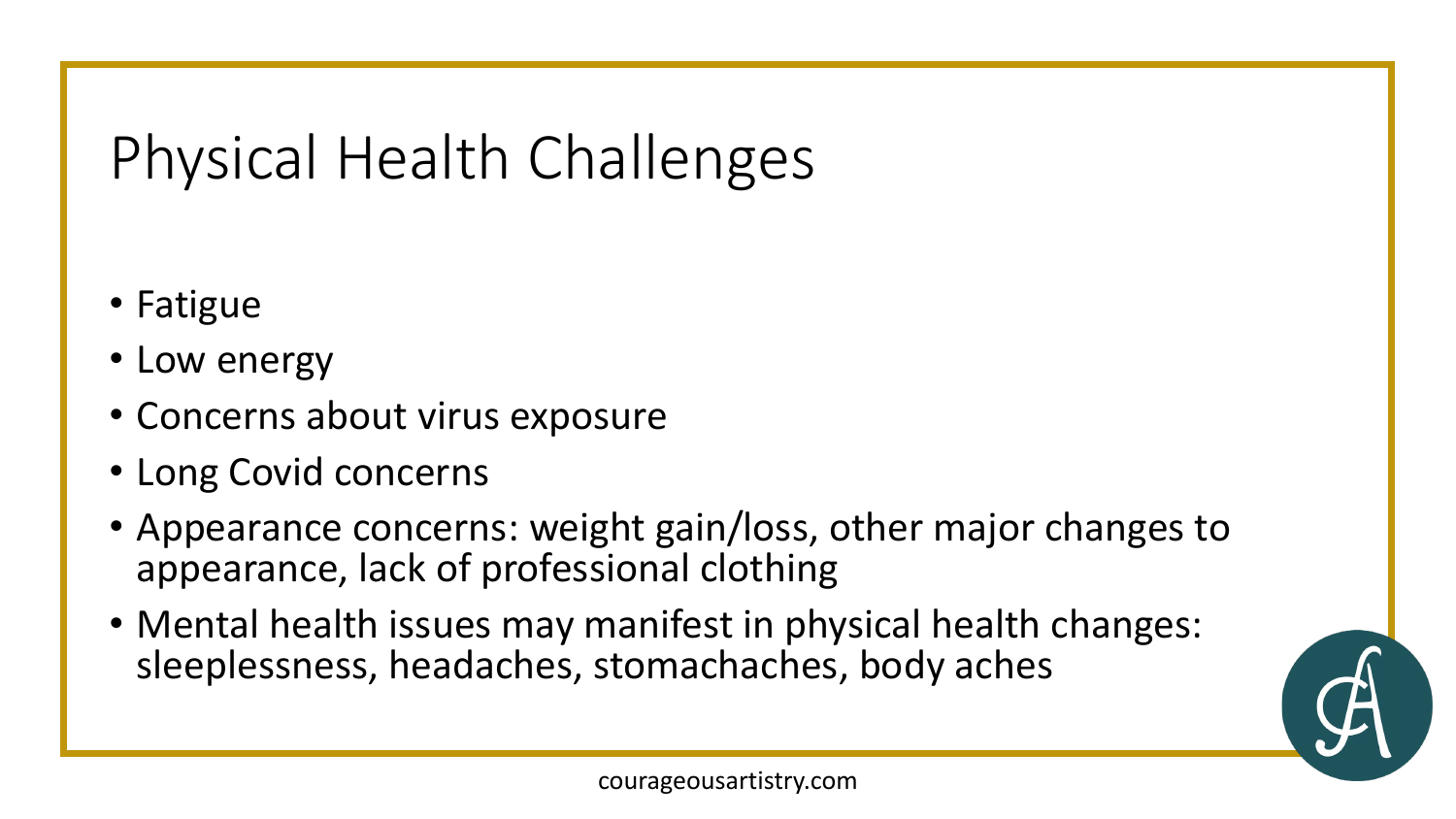# Situational/Financial/Familial Challenges

- Increased costs due to:
	- Professional clothing
	- Transportation and parking
	- More meals out
	- More childcare or eldercare
	- Housework/yardwork
- Less personal time due to commuting
- More time away from loved ones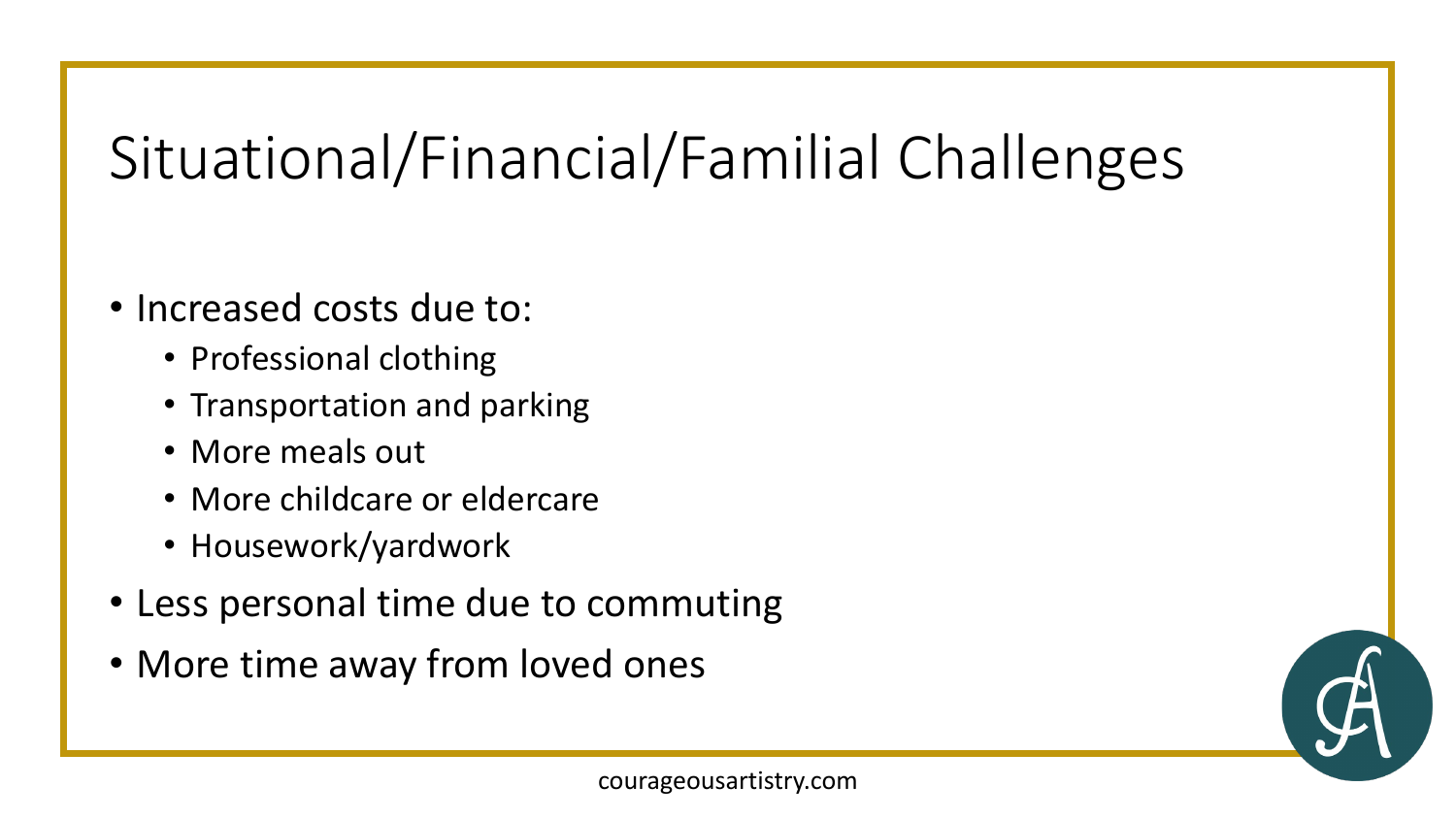## Are there any benefits to returning to the office?

Take a moment to identify something that you are looking forward to.



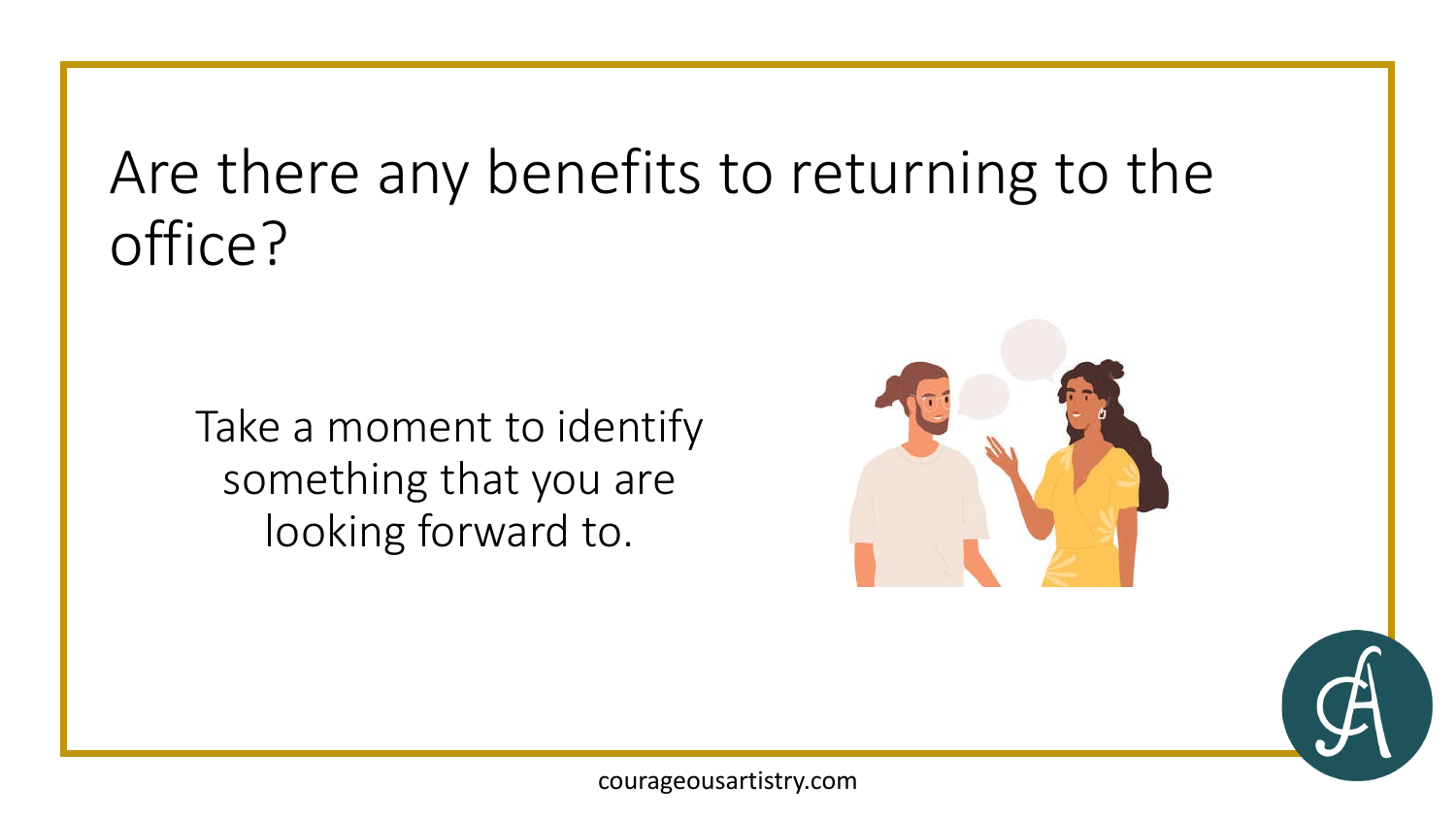## Benefits to Returning to Work

- Increased social interaction
- Ease of communication
- Dedicated work space
- Better boundaries between work and home life
- Fewer distractions than at home
- Ability to bounce ideas off colleagues (i.e., popping briefly into someone's office or running into them in the hall)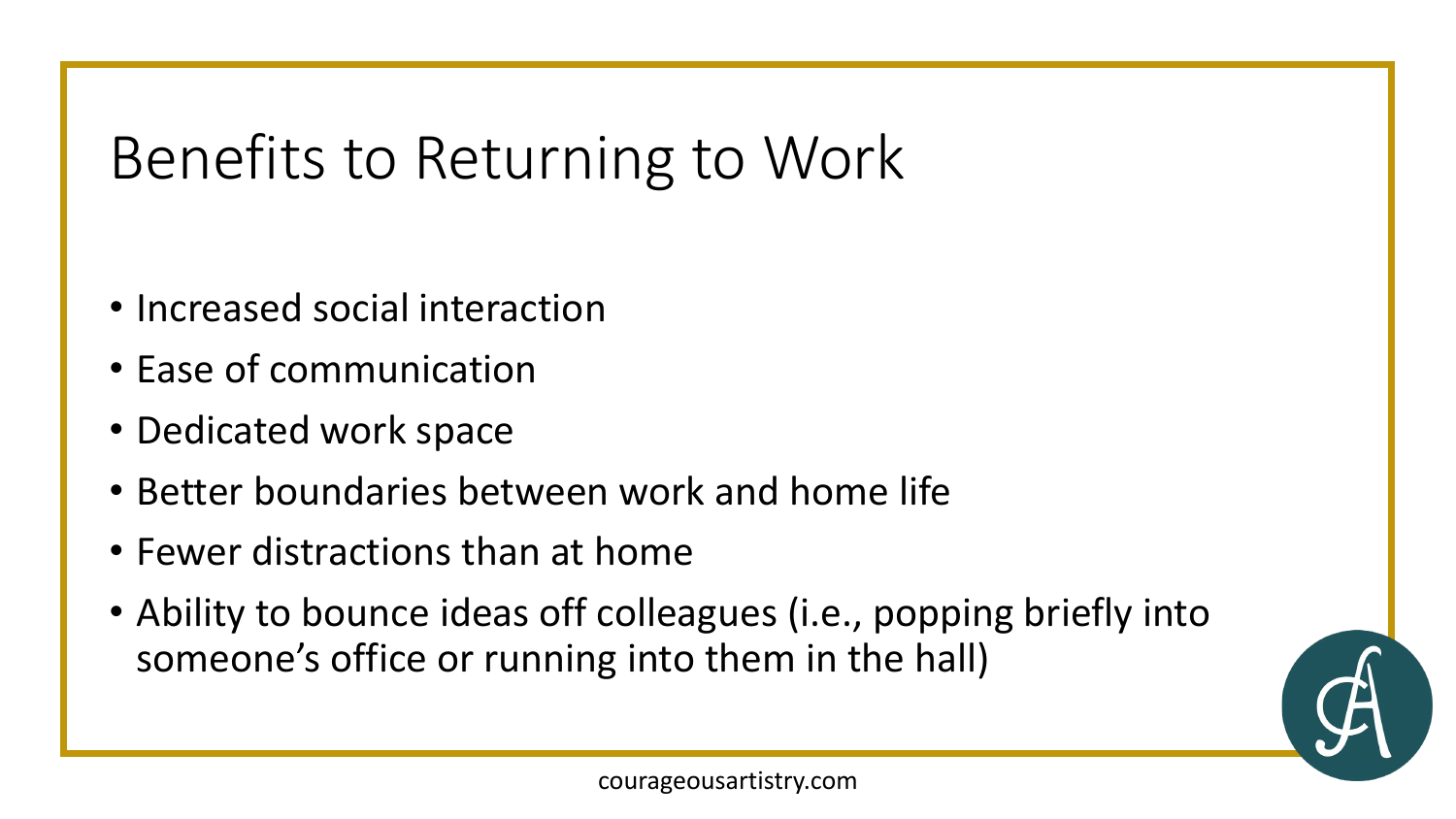#### How to manage the challenges of Returning to Work: 4 Steps



courageousartistry.com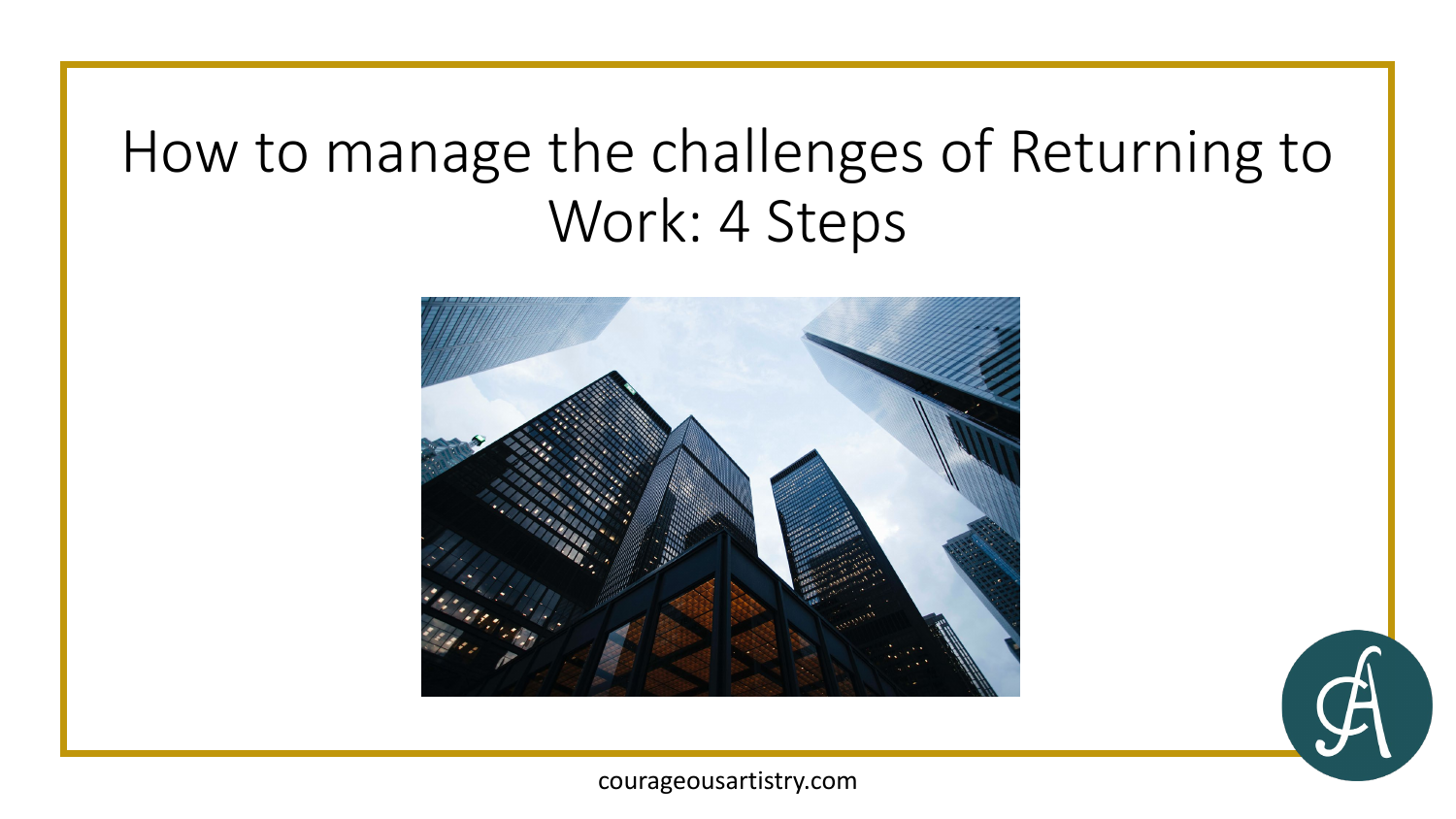### Step One: Assess and Improve Basic Self-Care

- But first: What does self-care mean to you?
- Assess your levels of basic self-care:
	- Sleep
	- Nutrition
	- Movement
	- Media Diet
	- Hydration
	- Relationships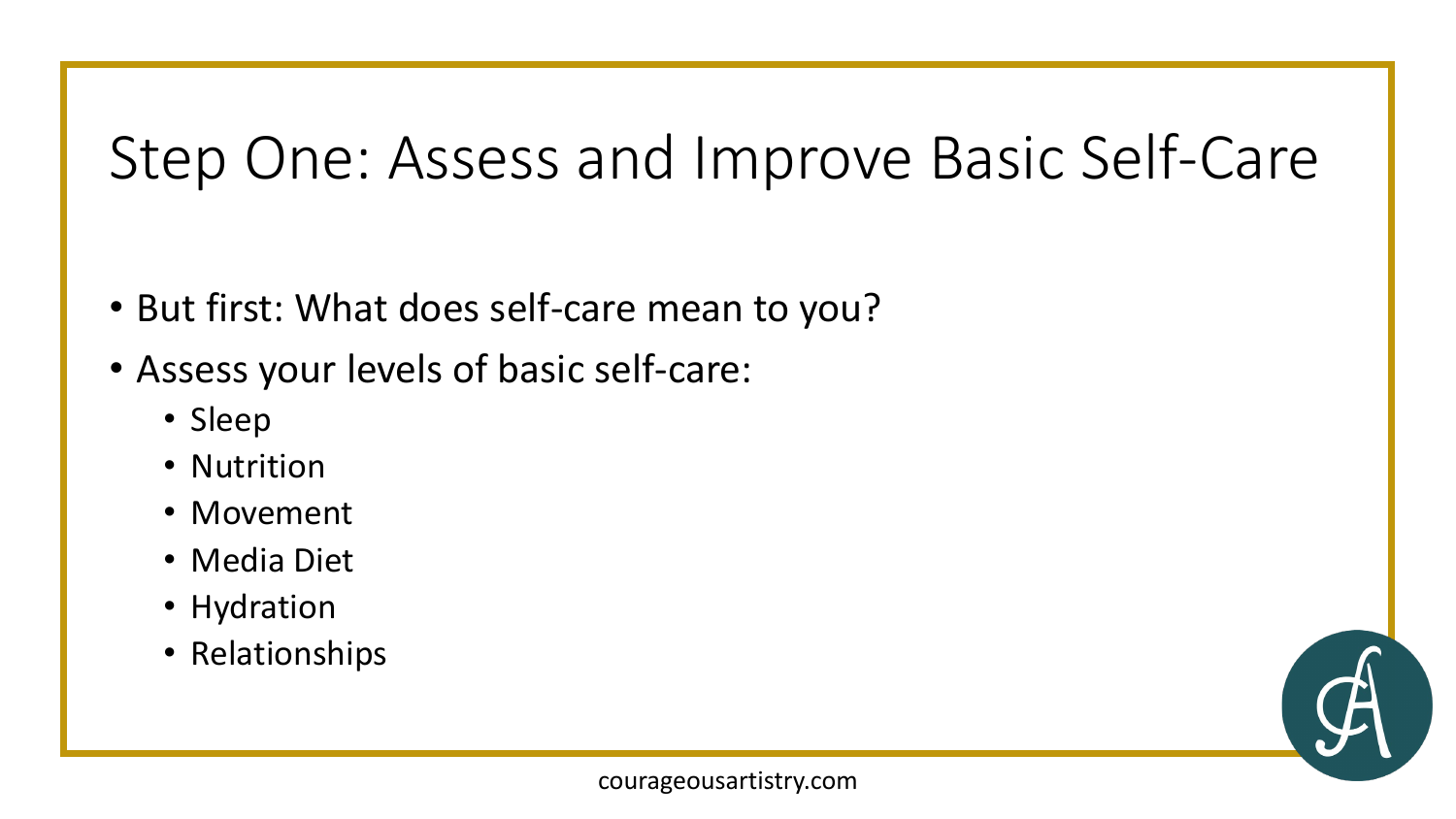## Step One: Assess and Improve Basic Self-Care

- To start, pick ONE area where you would like to make improvements
- Set small goals in this area:
	- One 10-minute walk at lunch
	- Two more glasses of water at work
	- Going to bed 30 minutes earlier than usual
- Give yourself 4-6 weeks to implement one healthy new habit and then choose one more small habit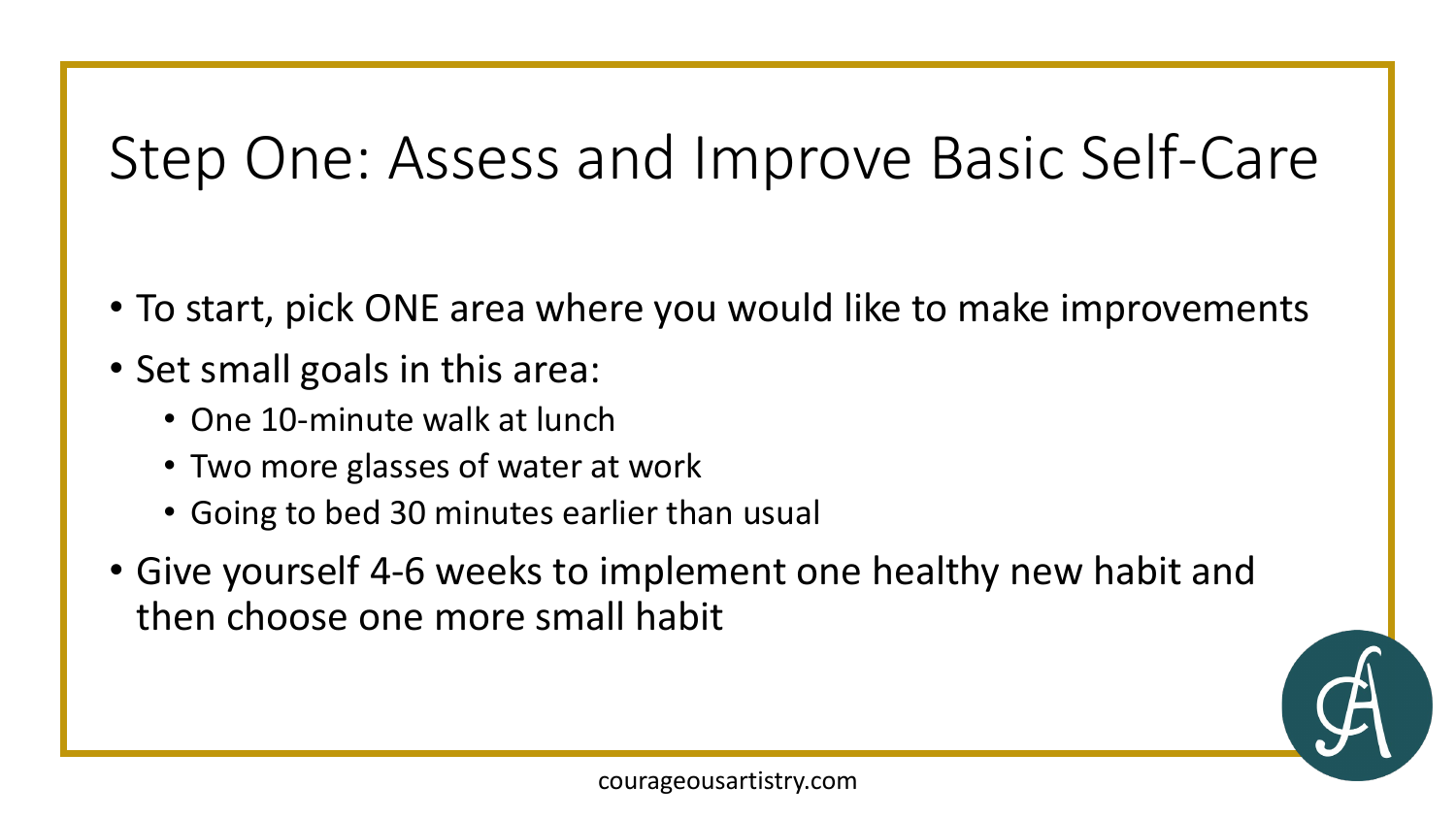## Step Two: Managing Anxiety The Biology of Anxiety

- Our brains are constantly scanning our environments for threats.
- Social interactions are another type of threat it is important to our health and safety to be liked by others.
- New situations and circumstances can also be perceived as a threat (novelty may introduce danger)
- Symptoms of Fight/Flight/Freeze: cortisol, adrenaline, muscle tension, digestive issues, loss of blood flow to prefrontal cortex, sweating, shaking, racing heart, etc.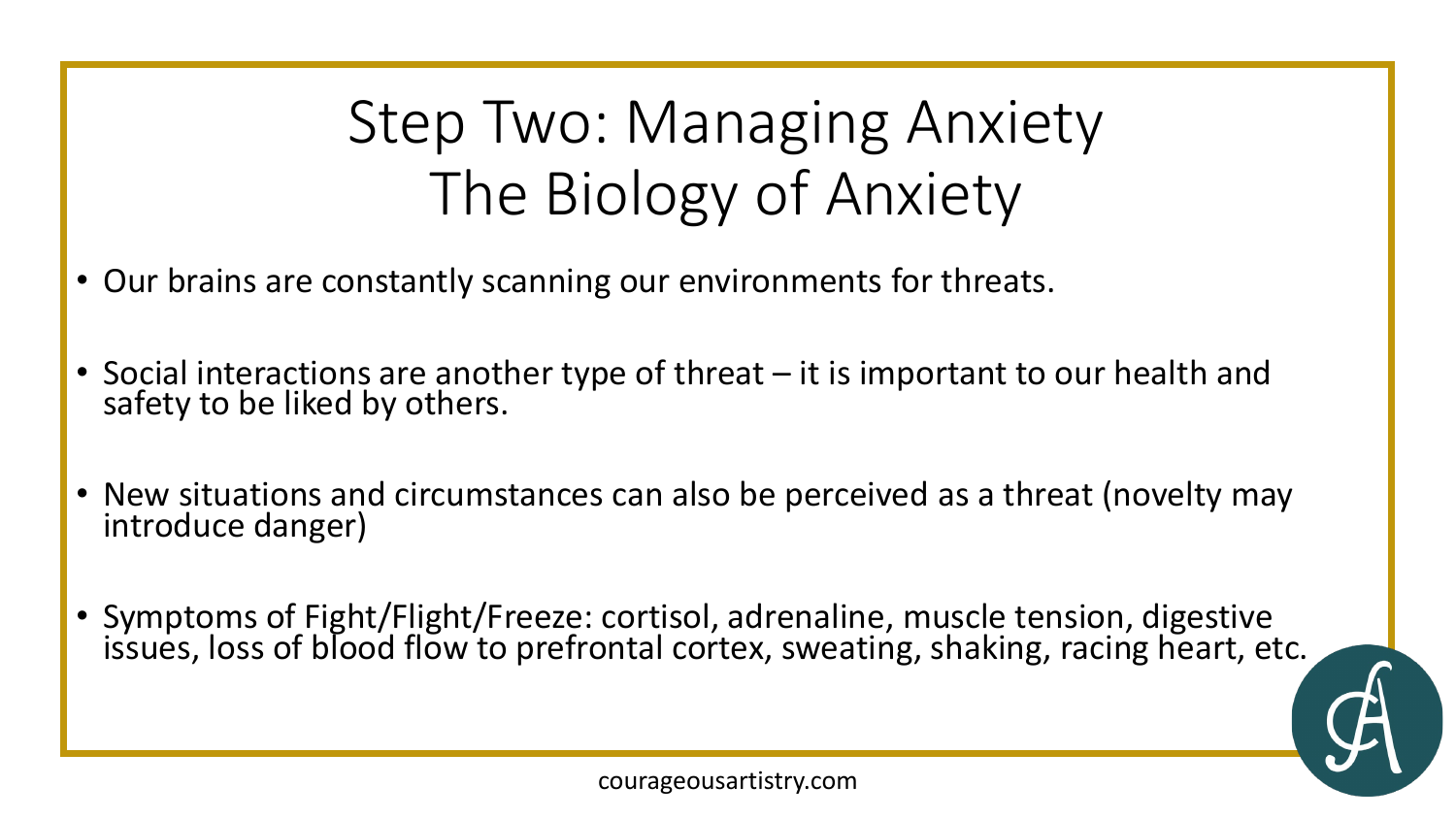## Different Types of Anxiety

#### State Anxiety

Induced by a specific situation (i.e.,  $\begin{bmatrix} V_s \end{bmatrix}$ a courtroom appearance, a speech)



• It is possible to have both, or one without the other



• Symptoms: Excessive worry, irritability, sleep disturbance, poor concentration, restlessness, muscle tension, fatigue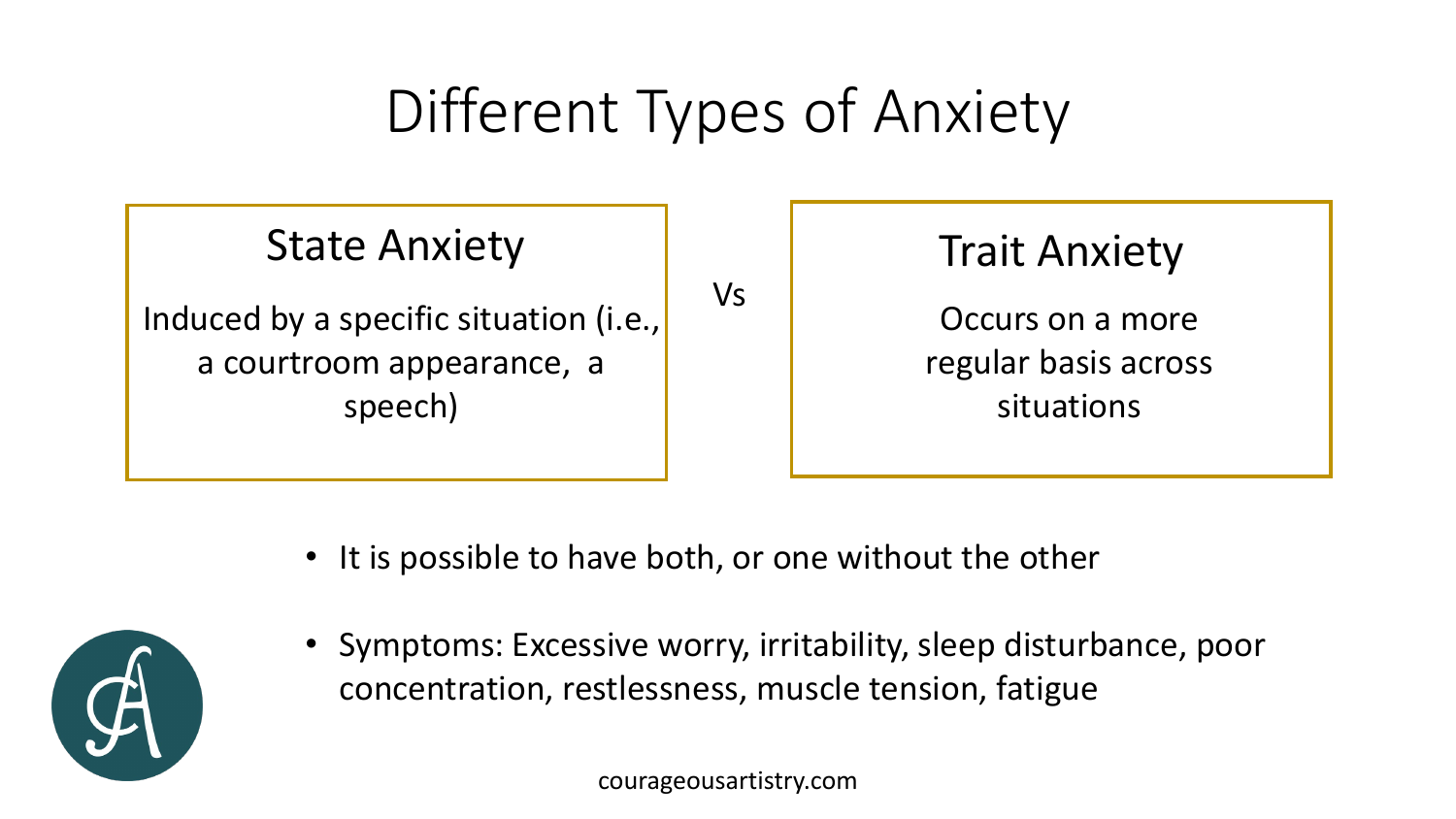## Step Two: Strategies for Managing Anxiety

- Visualizing positive outcomes: how do I want to feel?
- Grounding techniques: 5 senses meditation, legs up the wall yoga pose
- Managing negative self-talk
- Mindfulness Apps: Headspace, Calm, Insight Timer
- Journaling
- Breathing exercises
- Medication: talk to a mental health professional
- Professional help

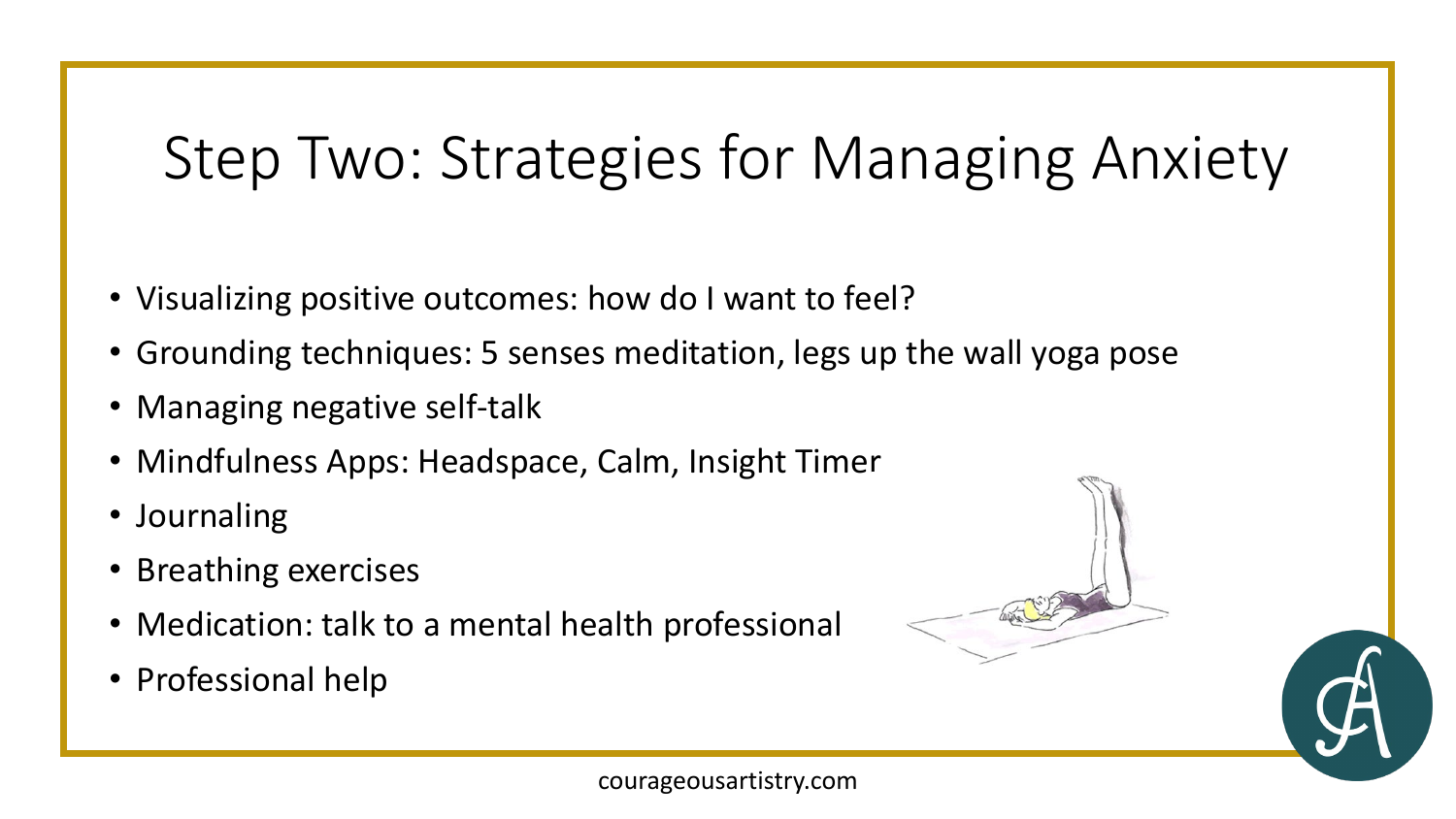## Tips for Managing Anxiety: Breathing

- Breathing for calming or for energizing
- In "fight or flight":

Hissing breath (calming, 1:2 ratio of inhale to exhale)

• In "freeze or fatigue":

Big inhale breath (energizing, 2:1 ratio of inhale to exhale)

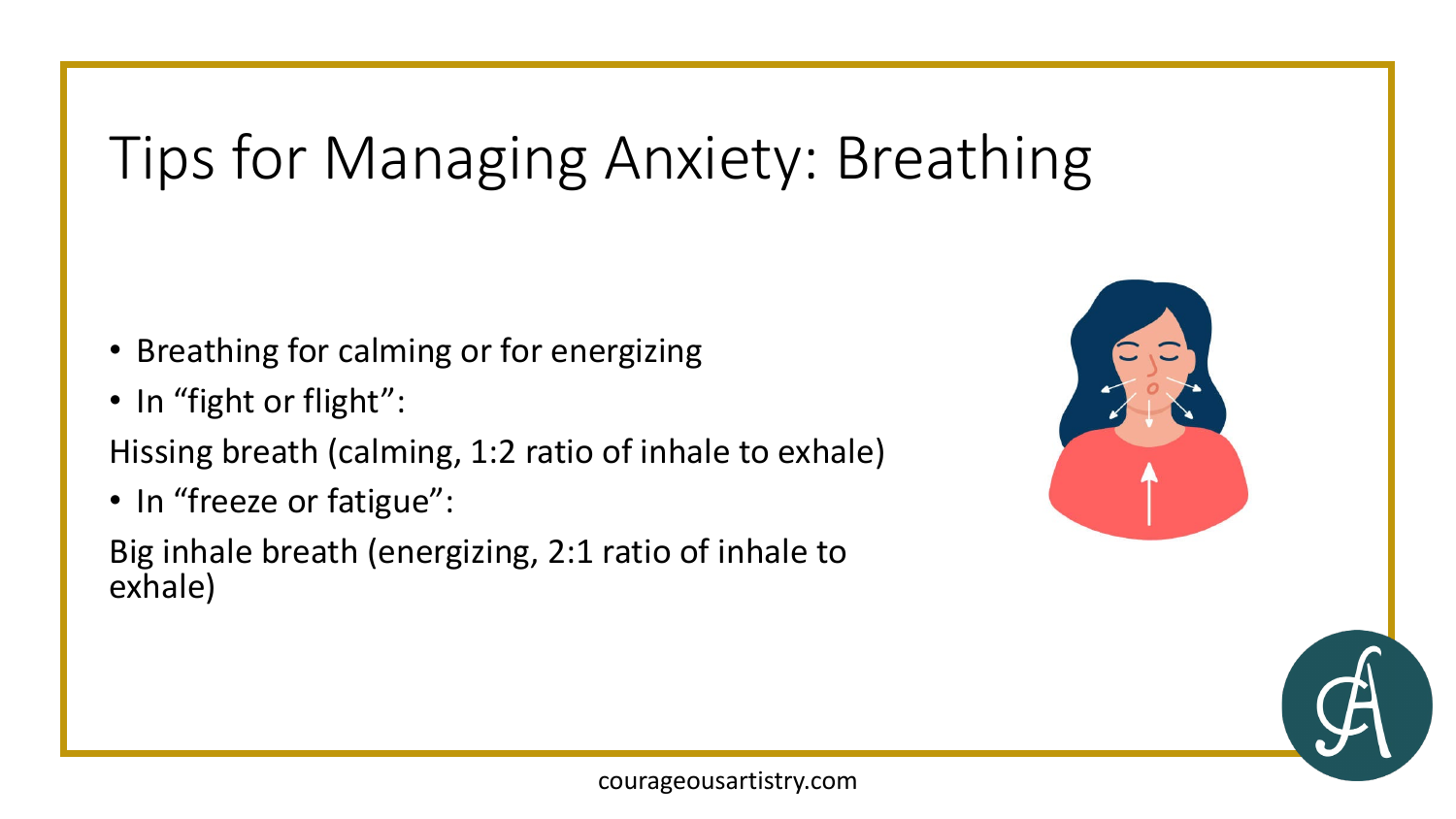## Step Three: Setting Boundaries with Ourselves and Others

- In order to set boundaries, we first have to be aware of what our boundaries are
- To increase awareness, we can ask ourselves these questions:
	- What are my core values?
	- How did I feel after that interaction/situation/etc.?
	- What are my non-negotiables?
	- What are some situations/circumstances where I may feel uncomfortable?
	- What are my needs in this situation?
	- How might my needs or boundaries have changed during the pandemic?

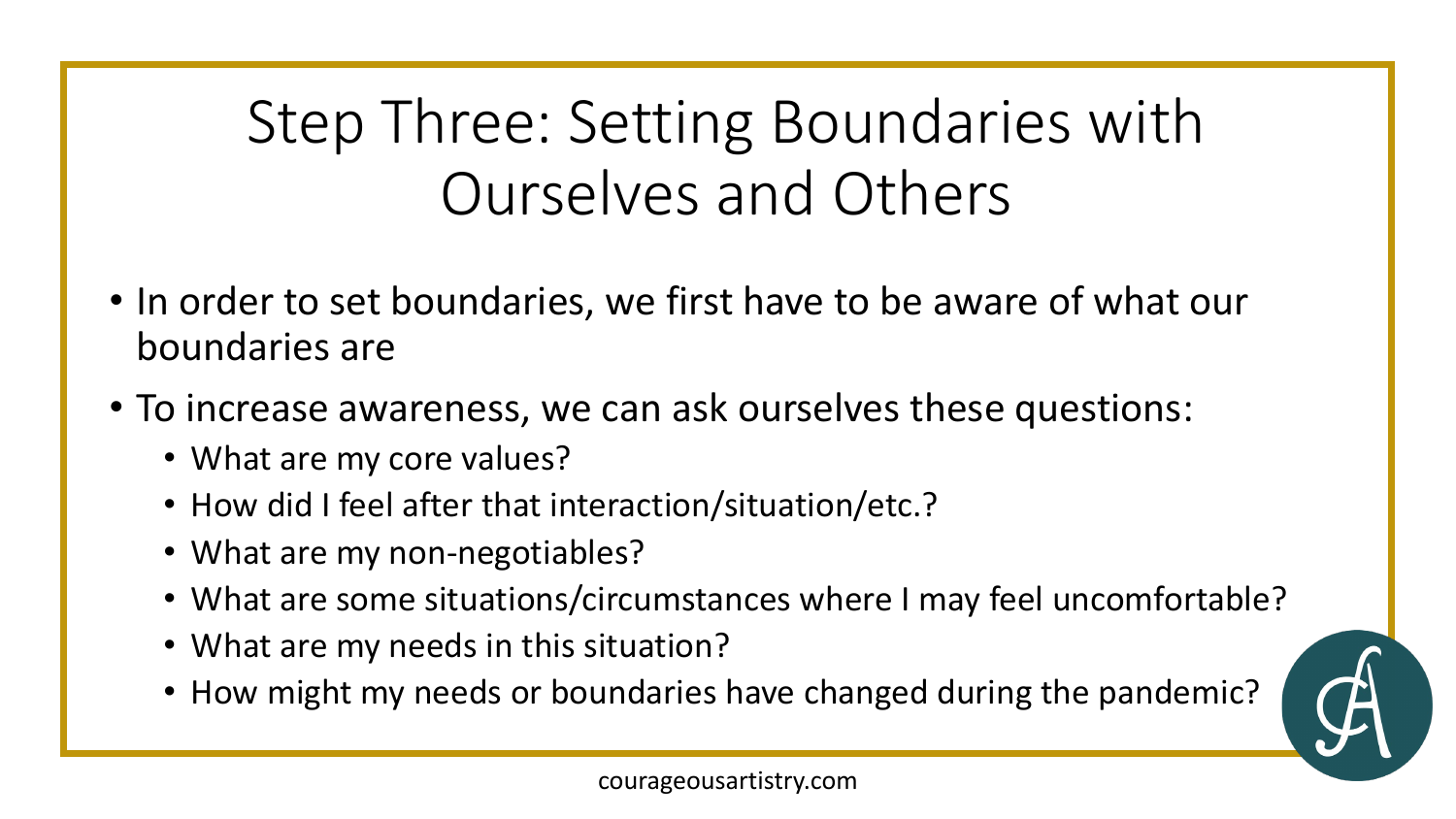## Step Three: Communicating Boundaries

- Once we have identified our needs/boundaries, we can learn to communicate them
- "I" Statements:
	- I need….
	- I would like….
	- I want….
	- I do not want....

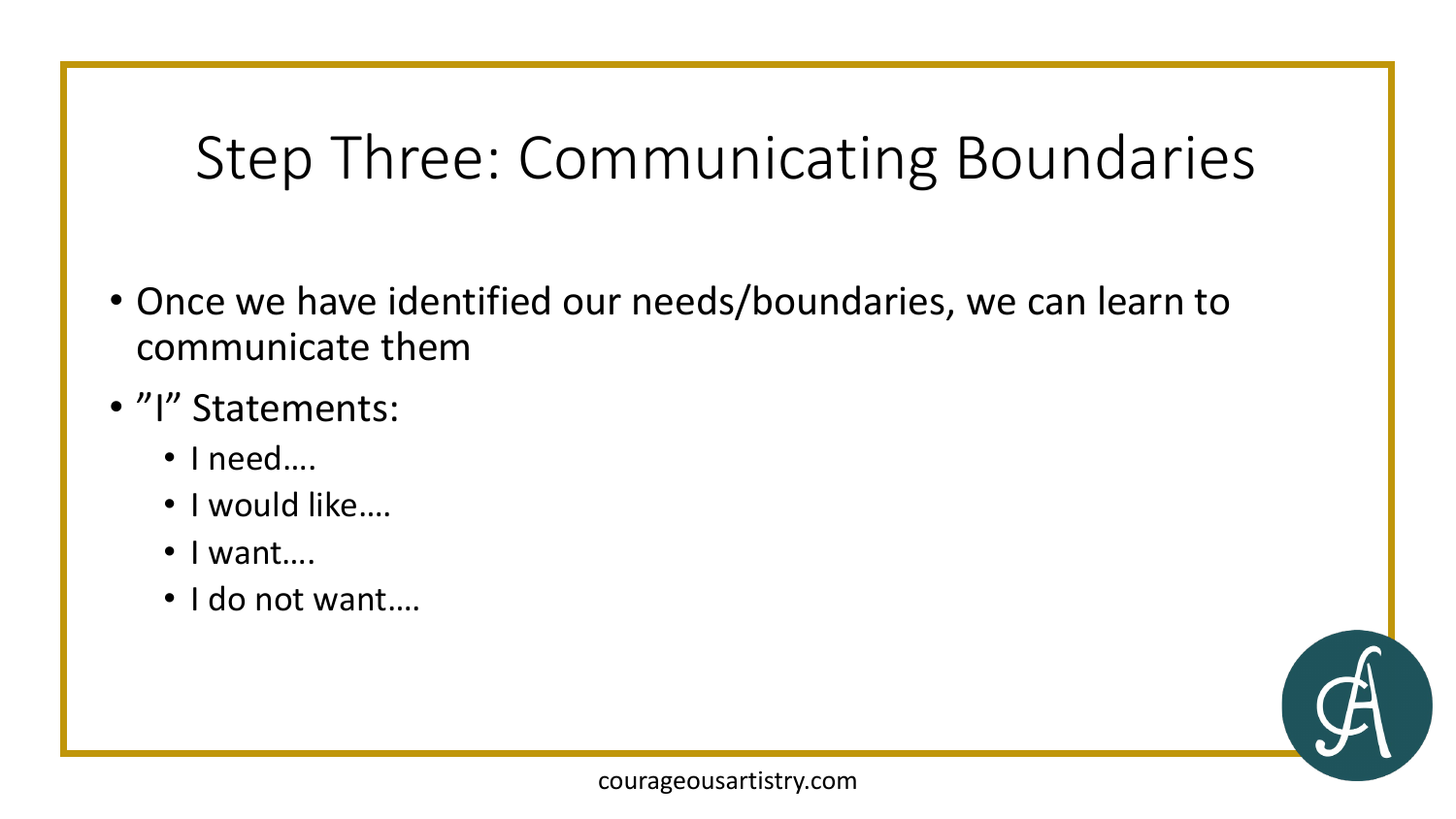## Step Three: Communicating Boundaries

- Making requests of others:
	- Would you be willing to….?
	- May I ask for.....?
	- I would appreciate if…..
	- Can we compromise on……?
- Working with a mental health professional can help us both identify as well as learn to communicate boundaries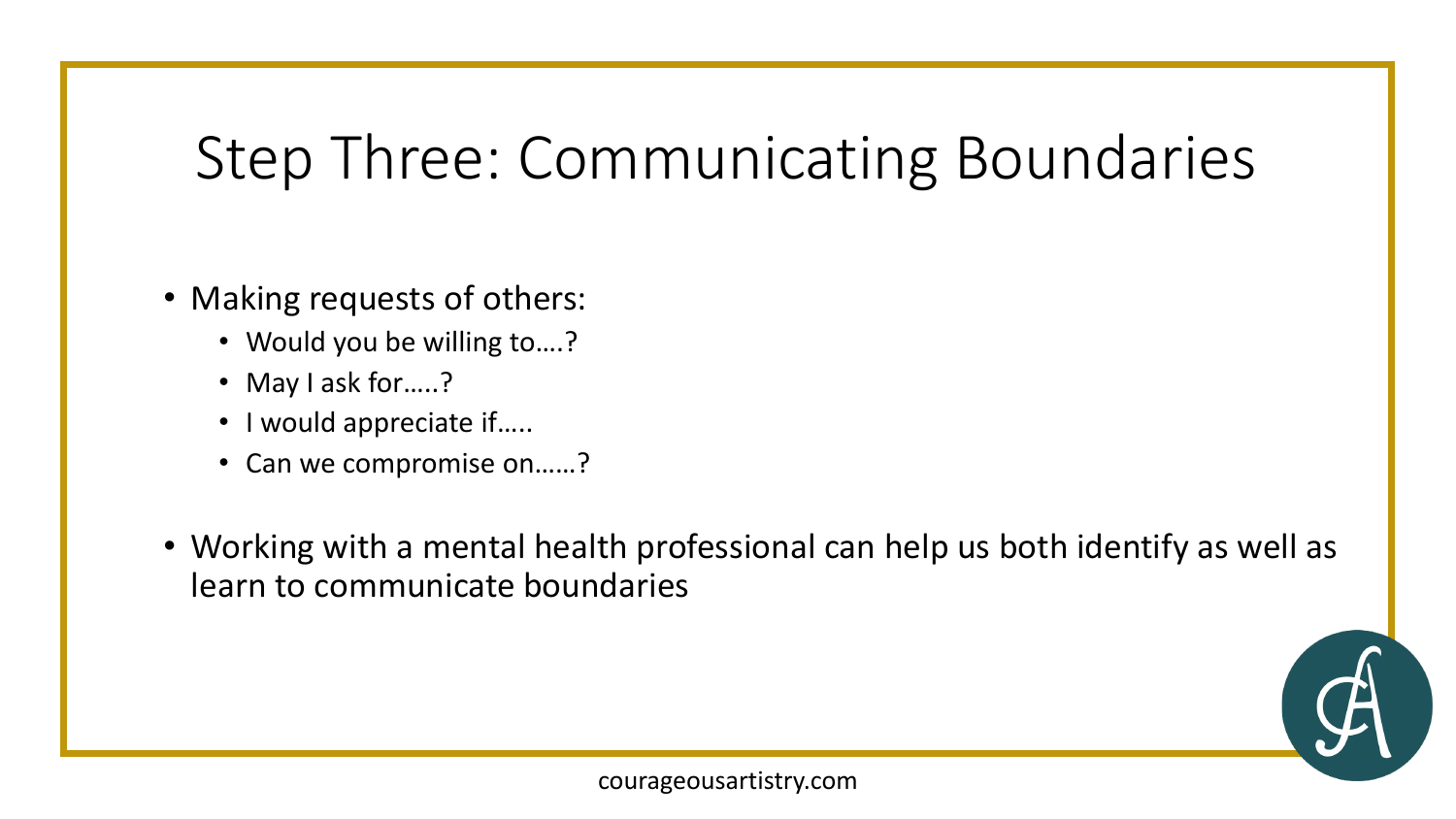## Step 4: When to seek professional help

- How do we know when to seek professional help?
- these feelings are overwhelming and causing significant distress
- these feelings are affecting us in multiple areas of our lives (social, occupational, relationships, etc.)
- these feelings are affecting our ability to function on a day-to-day basis
- Friends, colleagues, and/or loved ones are commenting on our well-being
- JUST BECAUSE! There's no harm in asking for help and learning new coping strategies

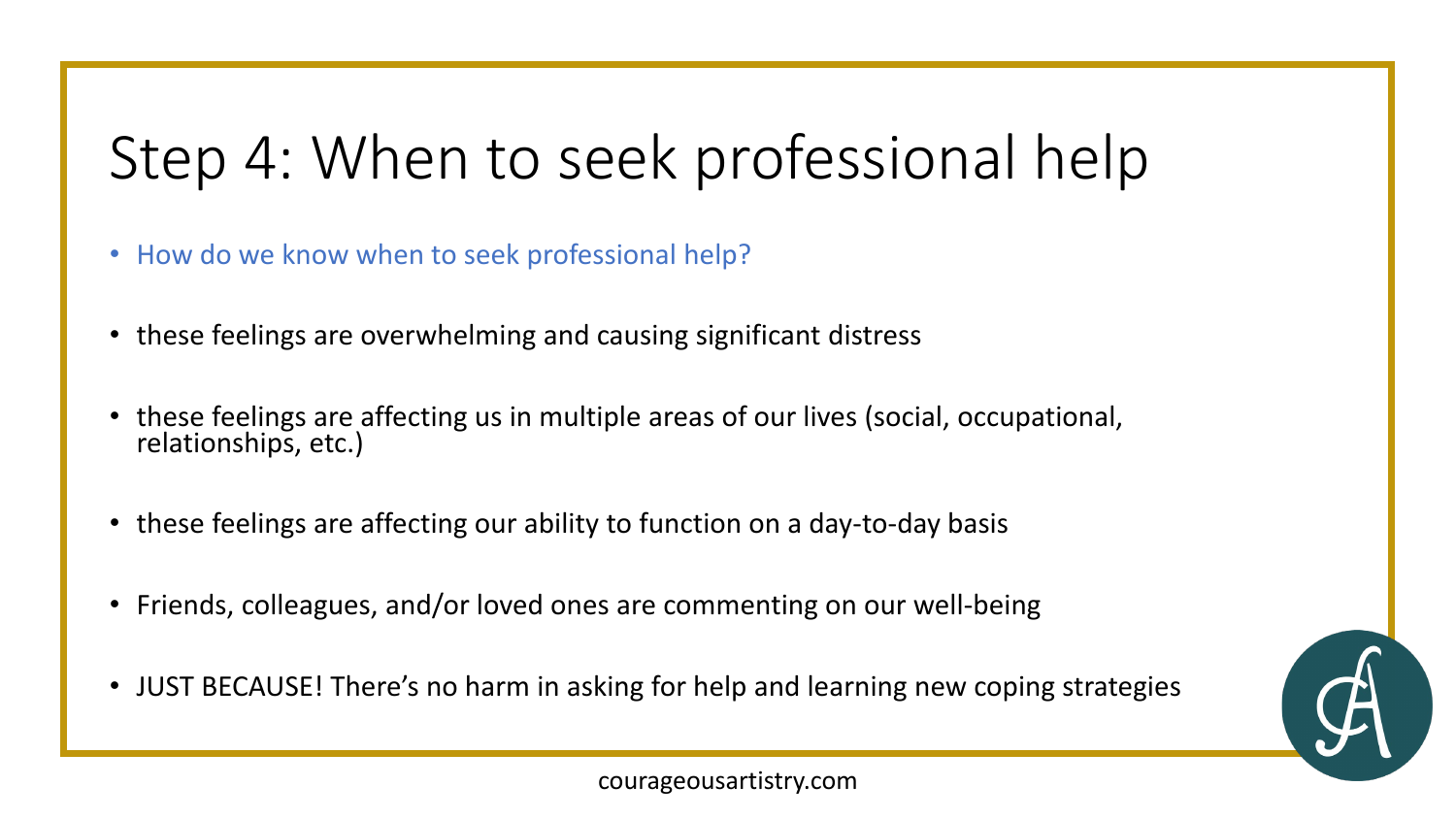## Where to look for help

- Local counseling agencies (google "counseling near me")
- Visit www.psychologytoday.com, www.therapyden.com, or www.goodtherapy.org and search for services in your State
- Contact your insurance agency for referrals and preferred providers
- Online therapy services: BetterHelp and TalkSpace
- Insurance coverage: call the # on your insurance card to ask about coverage
- Look for resources provided by your State's Bar Association
- Ask your PCP for referrals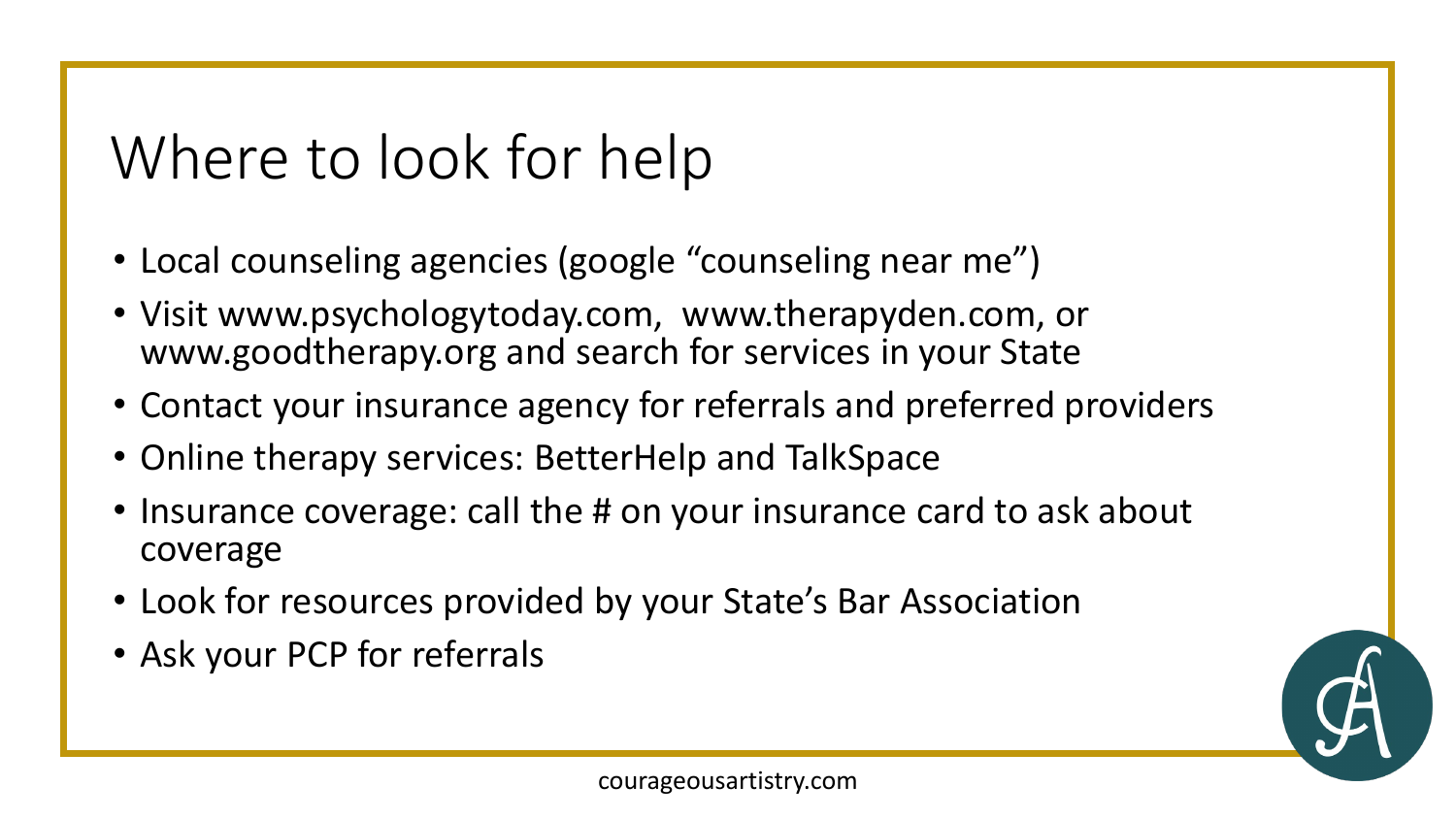#### Be aware that…..

- Looking for a therapist is slightly different than looking for a doctor, as therapists do not have a way of knowing when appointments will become available, as our clients may stay with us for longer periods of time or may leave suddenly
- Make multiple calls and get on multiple wait lists
- Be an advocate for yourself: If you do not hear back within a few weeks, call the agencies again
- Finding the "right fit" with a therapist is akin to dating: we need to have the right "chemistry"
- It is perfectly acceptable to have a first session with multiple therapists before you decide who is right for you
- You do not have to stay with a therapist if you feel uncomfortable or if it isn't a good fit

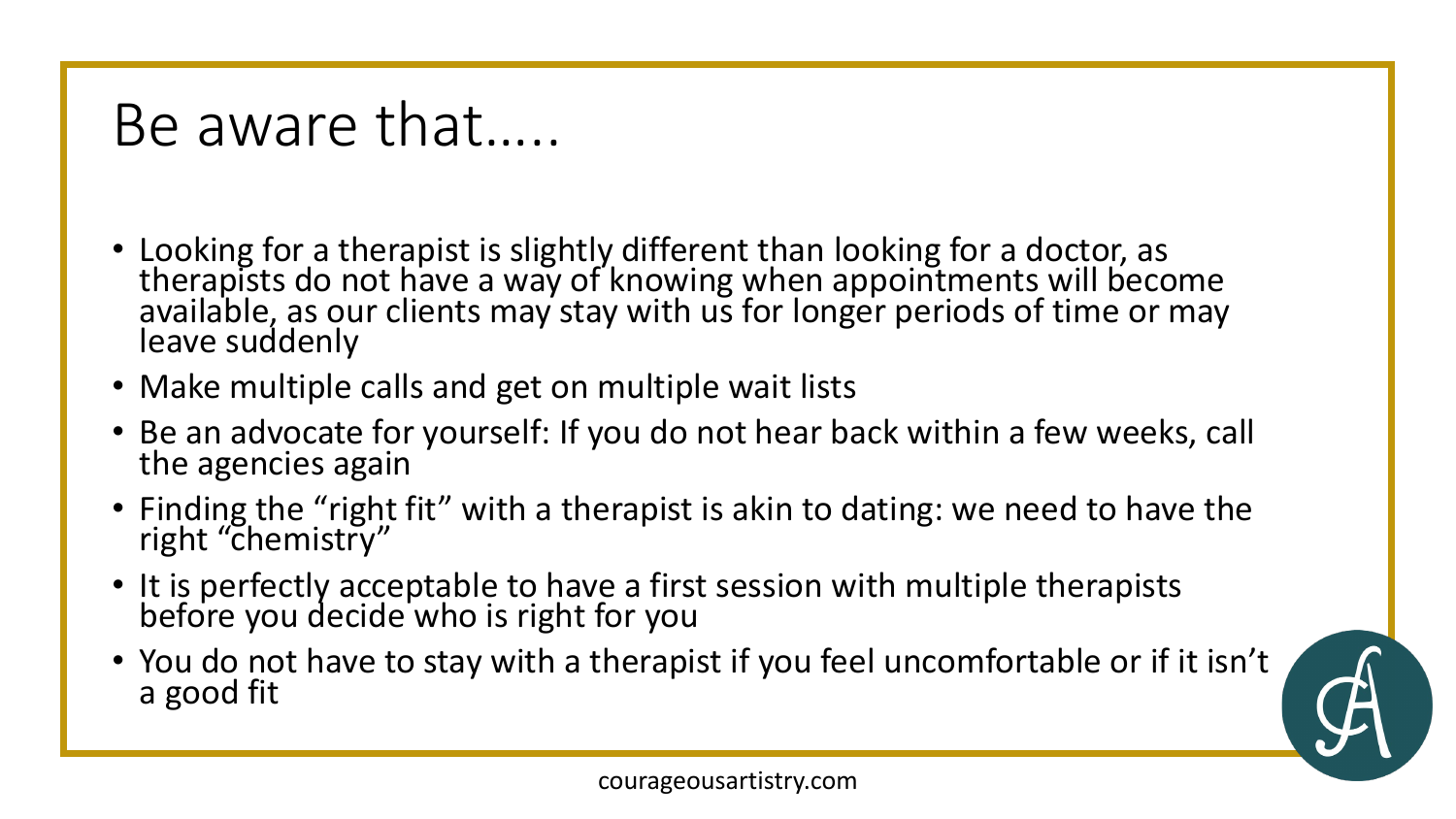# Types of Providers

- The labels and terminology can be confusing, but if you are looking for traditional talk therapy, you may see a:
	- Licensed Clinical Social Worker (LCSW)
	- Licensed Professional Clinical Counselor (LCMHCA, LCMHCA, LCMHCS)
	- Clinical Psychologist (PsyD, PhD)
	- Marriage and Family Therapist (MFT)
	- Licensed Art Therapist
	- Or even an Intern from any of the above professional categories
- Psychiatrists are physicians who generally prescribe mental health medications and rarely do talk therapy (with some exceptions)
- Coaching: some individuals prefer to work with a coach, but be sure to vet your prospects, as coaching is an unregulated industry